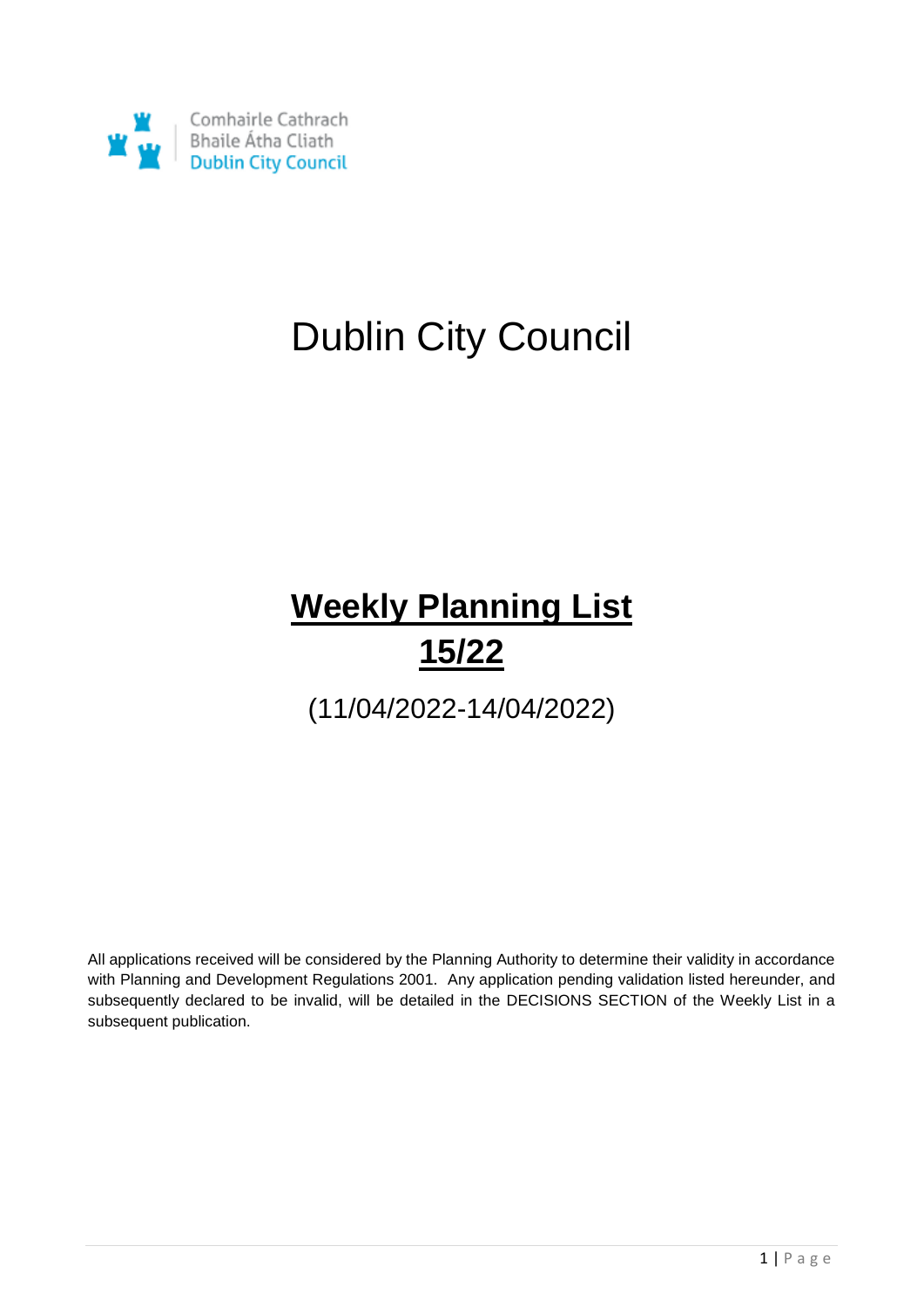#### **Area 3 COMMERCIAL**

| <b>Area</b>                   | Area 3 - Central                                      |
|-------------------------------|-------------------------------------------------------|
| <b>Application Number</b>     | 3715/22                                               |
| <b>Application Type</b>       | Permission                                            |
| Applicant                     | The Tram Café Ltd.                                    |
| Location                      | Site at south side of Prince's Street North, Dublin 1 |
| <b>Registration Date</b>      | 12/04/2022                                            |
| <b>Additional Information</b> |                                                       |

**Proposal**: Application for restaurant / café bar / take away use in a renovated double decker tram of circa 44.42sqm with an external served area to include stool tables and outdooor seating area; with new water and drainage connections connected to existing mains; with the relocation of 8no. cycle stands; all on a site containing existing bicycle and motorcycle parking bays of circa 266.49sqm; at the south side of Prince's Street North, Dublin 1 which is in an Architectural Conservation Area.

\_\_\_\_\_\_\_\_\_\_\_\_\_\_\_\_\_\_\_\_\_\_\_\_\_\_\_\_\_\_\_\_\_\_\_\_\_\_\_\_\_\_\_\_\_\_\_\_\_\_\_\_\_\_\_\_\_\_\_\_\_\_\_\_\_\_\_\_\_\_\_\_\_\_\_\_\_\_

| <b>Area</b>                   | Area 3 - Central                |
|-------------------------------|---------------------------------|
|                               |                                 |
| <b>Application Number</b>     | 3737/22                         |
| <b>Application Type</b>       | Permission                      |
| <b>Applicant</b>              | Paul Pugh                       |
| Location                      | 101, Clonliffe Avenue, Dublin 3 |
| <b>Registration Date</b>      | 13/04/2022                      |
| <b>Additional Information</b> |                                 |

**Proposal**: Development will consist of: alterations to previously approved development (Reg. Ref 3195/19) which permitted the construction of a 47.5 sq.m. one bed, two-storey dwelling and creation of a new vehicular entrance. The proposed alterations consist of (i) internal reconfiguring and increase in overall ground and first floor area (ii) reduce overall height of dwelling (iii) removal of door and 2 no. windows at north elevation, provision of 1 no. additional window and door at western elevation all at ground level; and (iv) all ancillary works necessary to facilitate the development.

\_\_\_\_\_\_\_\_\_\_\_\_\_\_\_\_\_\_\_\_\_\_\_\_\_\_\_\_\_\_\_\_\_\_\_\_\_\_\_\_\_\_\_\_\_\_\_\_\_\_\_\_\_\_\_\_\_\_\_\_\_\_\_\_\_\_\_\_\_\_\_\_\_\_\_\_\_\_

| Area                          | Area 3 - Central                                 |
|-------------------------------|--------------------------------------------------|
| <b>Application Number</b>     | 3739/22                                          |
| <b>Application Type</b>       | Permission                                       |
| <b>Applicant</b>              | Joe Duffy Property Company Limited               |
| Location                      | Unit 101, Slaney Road, Dublin Industrial Estate, |
|                               | Dublin 11, D11 YR88                              |
| <b>Registration Date</b>      | 14/04/2022                                       |
| <b>Additional Information</b> |                                                  |

**Proposal**: The proposed development will consist of amendments and additions to the existing building and site to provide for the use of the premises as a vehicular repair and service centre of 2121sq.m gross floor area and includes the following:-Amendments to the existing building (1808sqm) including revised internal layout to provide office, workshop, reception, a paint mixing room and staff areas 1844 sq.m. Amendments to all building elevations including refurbishment of existing brickwork and addition of cladding, reconfiguration and replacement of existing windows and doors including the insertion of new vehicle access doors and provision of building mounted signage to the elevations. Development of single storey tyre/valet/wash building (252sqm) to the rear of the existing building and provision of a bin store (25sqm) to the east of the existing building. Permission is also sought for a revised car parking layout to provide a total of 84no. spaces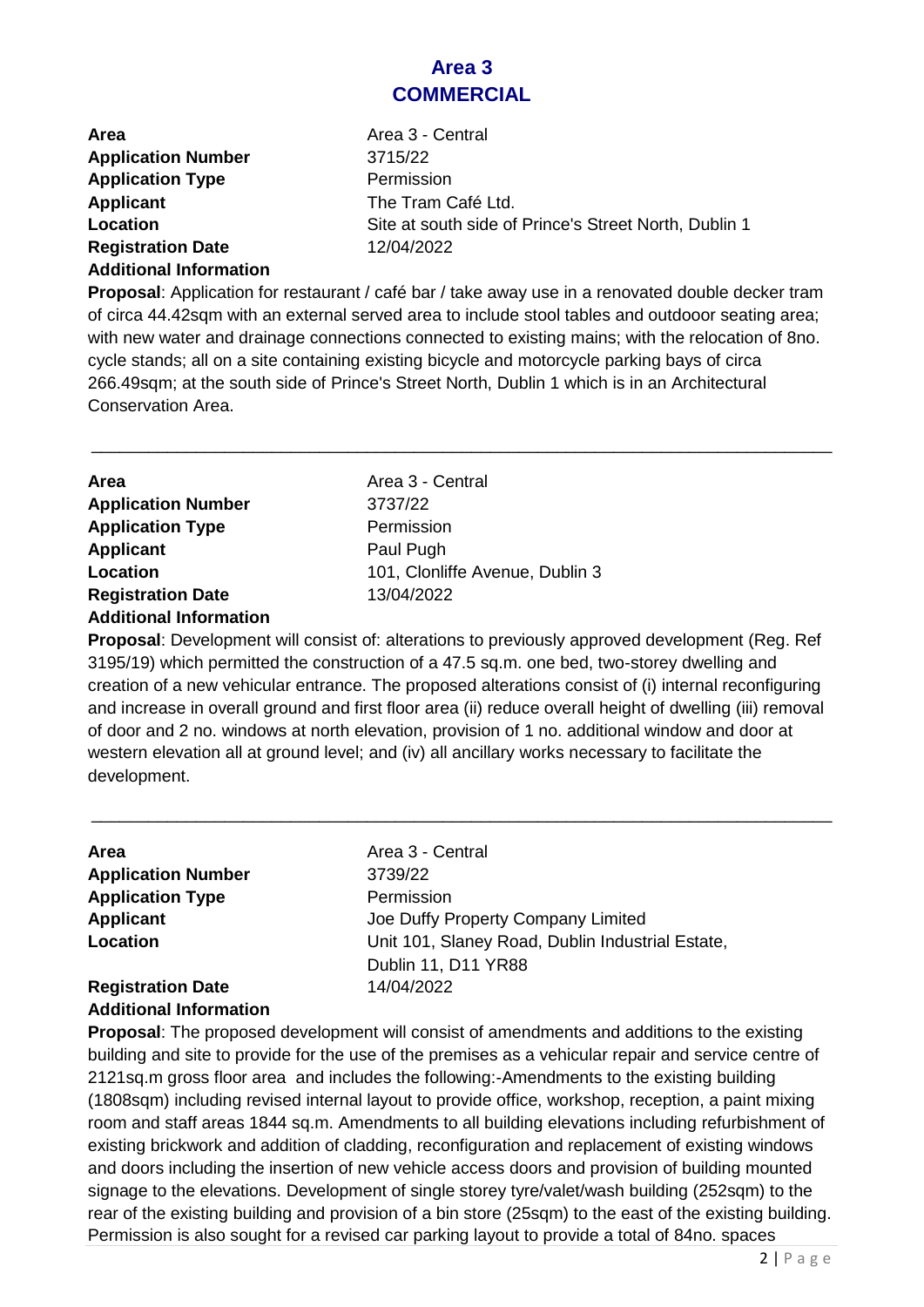(including 13no. customer spaces) boundary fencing, 2no. vehicular access points and entrance gates from Slaney Road and all associated site and development works.

\_\_\_\_\_\_\_\_\_\_\_\_\_\_\_\_\_\_\_\_\_\_\_\_\_\_\_\_\_\_\_\_\_\_\_\_\_\_\_\_\_\_\_\_\_\_\_\_\_\_\_\_\_\_\_\_\_\_\_\_\_\_\_\_\_\_\_\_\_\_\_\_\_\_\_\_\_\_

| Area                          | Area 3 - Central                                                                                       |
|-------------------------------|--------------------------------------------------------------------------------------------------------|
| <b>Application Number</b>     | 3744/22                                                                                                |
| <b>Application Type</b>       | <b>Outline Permission</b>                                                                              |
| Applicant                     | <b>MIRAL Building Contractors Ltd.</b>                                                                 |
| Location                      | 66, Clonliffe Road, corner with Tolka Road, Dublin 3                                                   |
| <b>Registration Date</b>      | 14/04/2022                                                                                             |
| <b>Additional Information</b> |                                                                                                        |
|                               | <b>Proposal:</b> Outling permission for new four storey apartment block to the rear of 66 Clonliffe re |

**Proposal**: Outline permission for new four storey apartment block to the rear of 66 Clonliffe road, accessed from Tolka road, which will consist of 7 no. of 1 , 2 and 4 bed apartments.

\_\_\_\_\_\_\_\_\_\_\_\_\_\_\_\_\_\_\_\_\_\_\_\_\_\_\_\_\_\_\_\_\_\_\_\_\_\_\_\_\_\_\_\_\_\_\_\_\_\_\_\_\_\_\_\_\_\_\_\_\_\_\_\_\_\_\_\_\_\_\_\_\_\_\_\_\_\_

| Area 3 - Central                               |
|------------------------------------------------|
| 3746/22                                        |
| Permission                                     |
| <b>H&amp;M Hennes &amp; Mauritz UK Limited</b> |
| Clerys, 18-27 O'Connell Street Lower, Dublin 1 |
| 14/04/2022                                     |
|                                                |
|                                                |

**Proposal**: PROTECTED STRUCTURE: The development will consists of 3 no. new red acrylic, internally mounted and internally illuminated signs (static illumination). 1 no. at ground floor level suspended behind the glazing and above the main entrance door. (size 600mm high x 900mm wide, 3300mm from floor). 2 no. signs at first floor level, floor mounted, behind the glazing. (size 1200mm high x 1800mm wide, 1200mm from floor).

\_\_\_\_\_\_\_\_\_\_\_\_\_\_\_\_\_\_\_\_\_\_\_\_\_\_\_\_\_\_\_\_\_\_\_\_\_\_\_\_\_\_\_\_\_\_\_\_\_\_\_\_\_\_\_\_\_\_\_\_\_\_\_\_\_\_\_\_\_\_\_\_\_\_\_\_\_\_

| <b>Area</b>                   | Area 3 - Central                       |
|-------------------------------|----------------------------------------|
| <b>Application Number</b>     | 3904/21                                |
| <b>Application Type</b>       | Permission                             |
| <b>Applicant</b>              | <b>Rachel Keane</b>                    |
| Location                      | 1, Fitzgibbon Lane, Dublin 1.          |
| <b>Registration Date</b>      | 11/04/2022                             |
| <b>Additional Information</b> | <b>Additional Information Received</b> |
|                               |                                        |

**Proposal**: Permission for the development of a three-storey mews house within the Mountjoy Square Architectural Conservation Area. The development will consist of the conversion of the existing single-storey storage building and the construction of an additional two storeys to give a three-storey mews house. It includes entrance, storage, ground floor WC, and a home office at ground floor. Three Bedrooms and two bathrooms at first floor. Open plan kitchen-dining and living area at second floor, all measuring 149 m2. It includes an accessible roof terrace measuring 38m2 at roof level, incorporating renewable technology. It will include all associated ancillary works and services.

\_\_\_\_\_\_\_\_\_\_\_\_\_\_\_\_\_\_\_\_\_\_\_\_\_\_\_\_\_\_\_\_\_\_\_\_\_\_\_\_\_\_\_\_\_\_\_\_\_\_\_\_\_\_\_\_\_\_\_\_\_\_\_\_\_\_\_\_\_\_\_\_\_\_\_\_\_\_

**Area Area 3 - Central Application Number** 3905/21 **Application Type** Permission **Applicant** Rachel Keane

**Location** 18A Fitzgibbon Street, Dublin 1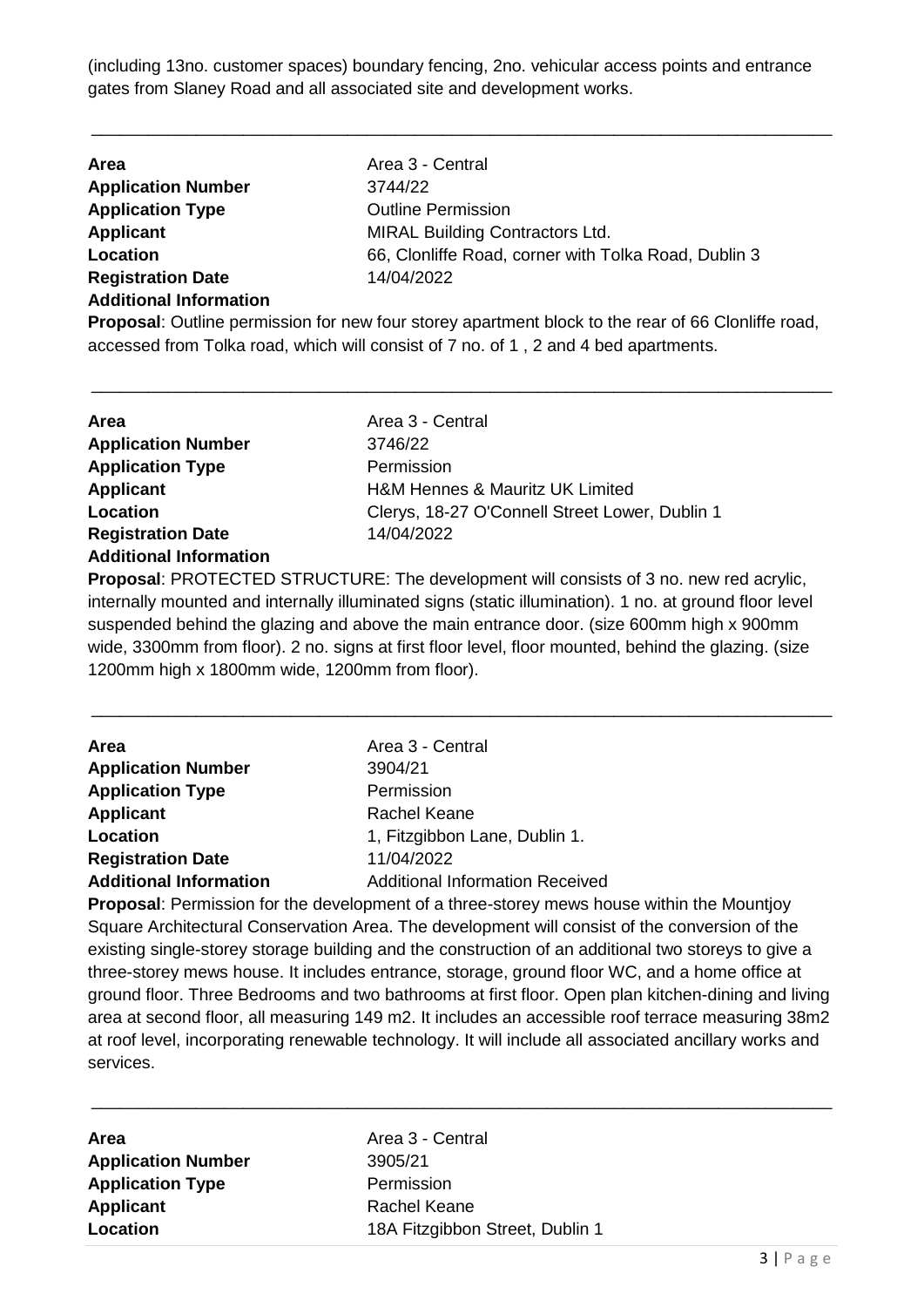## **Registration Date** 11/04/2022

**Additional Information** Additional Information Received

**Proposal**: Permission for the development of a part two, part three-storey mews house at 18A Fitzgibbon Street, Dublin 1, within the Mountjoy Square Architectural Conservation Area. The development will consist of the demolition of the existing single storey shop structure and the construction of part two, part three-storey mews house. It includes entrance, storage, ground floor WC, a home office, and a bedroom at ground floor; Open plan kitchen-dining and living area at first floor, a bedroom, bathroom at second floor, all measuring 120 m2. It includes an accessible roof terrace measuring 18 m2 at roof level, incorporating renewable technology, as well as a front garden measuring 13m2. It will include all associated ancillary works and services.

\_\_\_\_\_\_\_\_\_\_\_\_\_\_\_\_\_\_\_\_\_\_\_\_\_\_\_\_\_\_\_\_\_\_\_\_\_\_\_\_\_\_\_\_\_\_\_\_\_\_\_\_\_\_\_\_\_\_\_\_\_\_\_\_\_\_\_\_\_\_\_\_\_\_\_\_\_\_

| Area                          | Area 3 - Central                                       |
|-------------------------------|--------------------------------------------------------|
| <b>Application Number</b>     | WEB1330/22                                             |
| <b>Application Type</b>       | Permission                                             |
| <b>Applicant</b>              | John McKenna                                           |
| Location                      | Rear of 68 Seville Place, Dublin & adjacent to 1 First |
|                               | Avenue, Dublin 1                                       |
| <b>Registration Date</b>      | 13/04/2022                                             |
| <b>Additional Information</b> |                                                        |

**Proposal**: Two storey attached one bed house.

### **Area 3 DOMESTIC**

\_\_\_\_\_\_\_\_\_\_\_\_\_\_\_\_\_\_\_\_\_\_\_\_\_\_\_\_\_\_\_\_\_\_\_\_\_\_\_\_\_\_\_\_\_\_\_\_\_\_\_\_\_\_\_\_\_\_\_\_\_\_\_\_\_\_\_\_\_\_\_\_\_\_\_\_\_\_

| Area                          | Area 3 - Central                                    |
|-------------------------------|-----------------------------------------------------|
| <b>Application Number</b>     | 3717/22                                             |
| <b>Application Type</b>       | Permission                                          |
| <b>Applicant</b>              | Wayne & Natalie Russell                             |
| Location                      | 110, Old Cabra Road, Cabra West, Dublin 7, D07 R8W7 |
| <b>Registration Date</b>      | 12/04/2022                                          |
| <b>Additional Information</b> |                                                     |

**Proposal**: Permission for detached home office/shed with w.c. in rear garden. Build up of both hips on roof at attic level into dutch hips, 2 No. dormer roof windows on rear slope of roof at attic level & attic conversion with w.c.

\_\_\_\_\_\_\_\_\_\_\_\_\_\_\_\_\_\_\_\_\_\_\_\_\_\_\_\_\_\_\_\_\_\_\_\_\_\_\_\_\_\_\_\_\_\_\_\_\_\_\_\_\_\_\_\_\_\_\_\_\_\_\_\_\_\_\_\_\_\_\_\_\_\_\_\_\_\_

| <b>Area</b>                   | Area 3 - Central                   |
|-------------------------------|------------------------------------|
| <b>Application Number</b>     | 3718/22                            |
| <b>Application Type</b>       | Permission                         |
| <b>Applicant</b>              | Richard and Claire Kinsella        |
| Location                      | 269 Navan Road, Dublin 7, D07 R527 |
| <b>Registration Date</b>      | 12/04/2022                         |
| <b>Additional Information</b> |                                    |

**Proposal**: Planning permission for the proposed development comprises : demolition of existing single storey rear (north) extension and south facing two storey chimney to front of dwelling and construction of a part single and part two storey extension to rear (north) of dwelling with part hipped roof and part flat roof, new 2 storey bay window to front (south) of dwelling attached to a new first floor extension over existing single storey structure to front (south) and side (east) of dwelling making the dwelling fully 2 storey to the front (south) elevation onto Navan Road, loft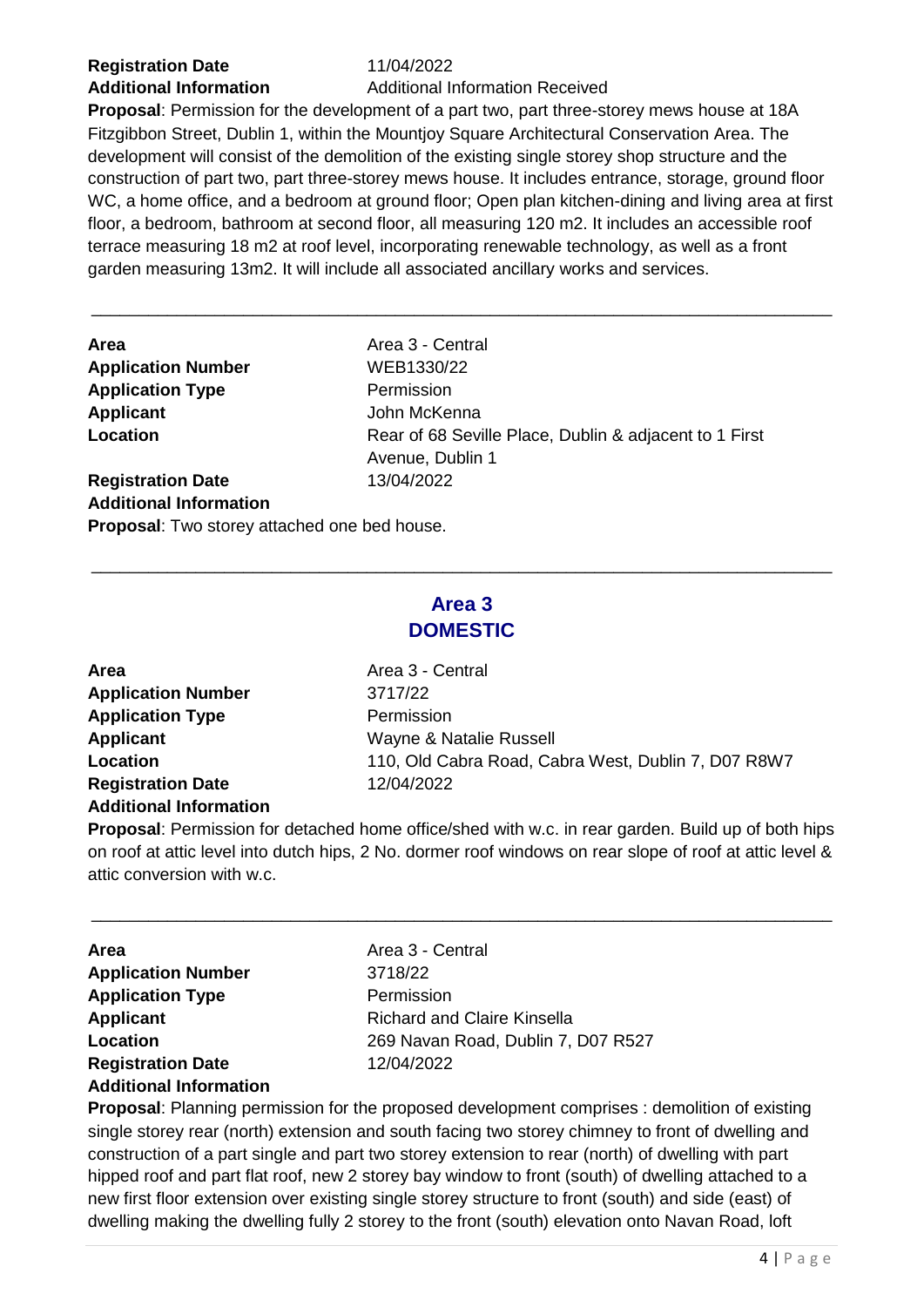extension with side access dormer to side (east) elevation and box dormer to rear (north) elevation, new windows to side (east) elevation at ground floor level and first floor level, new single storey garage to rear of dwelling on the north boundary, internal alterations and associated elevation changes, landscaping and ancillary site works.

\_\_\_\_\_\_\_\_\_\_\_\_\_\_\_\_\_\_\_\_\_\_\_\_\_\_\_\_\_\_\_\_\_\_\_\_\_\_\_\_\_\_\_\_\_\_\_\_\_\_\_\_\_\_\_\_\_\_\_\_\_\_\_\_\_\_\_\_\_\_\_\_\_\_\_\_\_\_

| <b>Area</b>                   | Area 3 - Central                                      |
|-------------------------------|-------------------------------------------------------|
| <b>Application Number</b>     | 3745/22                                               |
| <b>Application Type</b>       | Permission                                            |
| <b>Applicant</b>              | Colin Brady                                           |
| Location                      | 13 Orchard Terrace, Grangegorman Upper, Dublin 7, D07 |
|                               | W <sub>0</sub> H <sub>7</sub>                         |
| <b>Registration Date</b>      | 14/04/2022                                            |
| <b>Additional Information</b> |                                                       |

**Proposal**: Planning permission for conversion of attic to non-habitable storage space with consequential alterations to existing rear roof to include a contemporary dormer with ancillary works.

\_\_\_\_\_\_\_\_\_\_\_\_\_\_\_\_\_\_\_\_\_\_\_\_\_\_\_\_\_\_\_\_\_\_\_\_\_\_\_\_\_\_\_\_\_\_\_\_\_\_\_\_\_\_\_\_\_\_\_\_\_\_\_\_\_\_\_\_\_\_\_\_\_\_\_\_\_\_

| Area                          | Area 3 - Central                                   |
|-------------------------------|----------------------------------------------------|
| <b>Application Number</b>     | 3748/22                                            |
| <b>Application Type</b>       | Permission                                         |
| <b>Applicant</b>              | Madeleine Blaine                                   |
| Location                      | 26, Montpelier Gardens, Arbour Hill, Dublin 7, D07 |
|                               | <b>PC65</b>                                        |
| <b>Registration Date</b>      | 14/04/2022                                         |
| <b>Additional Information</b> |                                                    |

**Proposal**: Permission to build an attic conversion with a rear facing flat dormer window.

| Area                          | Area 3 - Central                                                                                                                                                                                                                      |
|-------------------------------|---------------------------------------------------------------------------------------------------------------------------------------------------------------------------------------------------------------------------------------|
| <b>Application Number</b>     | 4041/21                                                                                                                                                                                                                               |
| <b>Application Type</b>       | Permission                                                                                                                                                                                                                            |
| Applicant                     | <b>Keith Carolan</b>                                                                                                                                                                                                                  |
| Location                      | 61, West Road, East Wall, Dublin 3, D03 YT22                                                                                                                                                                                          |
| <b>Registration Date</b>      | 14/04/2022                                                                                                                                                                                                                            |
| <b>Additional Information</b> | <b>Additional Information Received</b>                                                                                                                                                                                                |
|                               | $\blacksquare$ . In the state of the state of the state of the state of the state of the state of the state of the state of the state of the state of the state of the state of the state of the state of the state of the state of t |

\_\_\_\_\_\_\_\_\_\_\_\_\_\_\_\_\_\_\_\_\_\_\_\_\_\_\_\_\_\_\_\_\_\_\_\_\_\_\_\_\_\_\_\_\_\_\_\_\_\_\_\_\_\_\_\_\_\_\_\_\_\_\_\_\_\_\_\_\_\_\_\_\_\_\_\_\_\_

**Proposal**: Permission is sought for alteration/extension of the existing two storey terraced house, comprising demolition of existing single storey extension and construction of new part single storey, part two storey flat roof extension to the rear, with associated modifications to the existing fenestration, including new roof light to existing house, and site development.

| Area                          | Area 3 - Central                                                                                         |
|-------------------------------|----------------------------------------------------------------------------------------------------------|
| <b>Application Number</b>     | WEB1331/22                                                                                               |
| <b>Application Type</b>       | Permission                                                                                               |
| Applicant                     | Michel Byrne                                                                                             |
| Location                      | 10, Saint Brendan's Road, Drumcondra, Dublin 9                                                           |
| <b>Registration Date</b>      | 13/04/2022                                                                                               |
| <b>Additional Information</b> |                                                                                                          |
|                               | <b>Proposal:</b> The development will consist of the construction of a dormer window in the main roof to |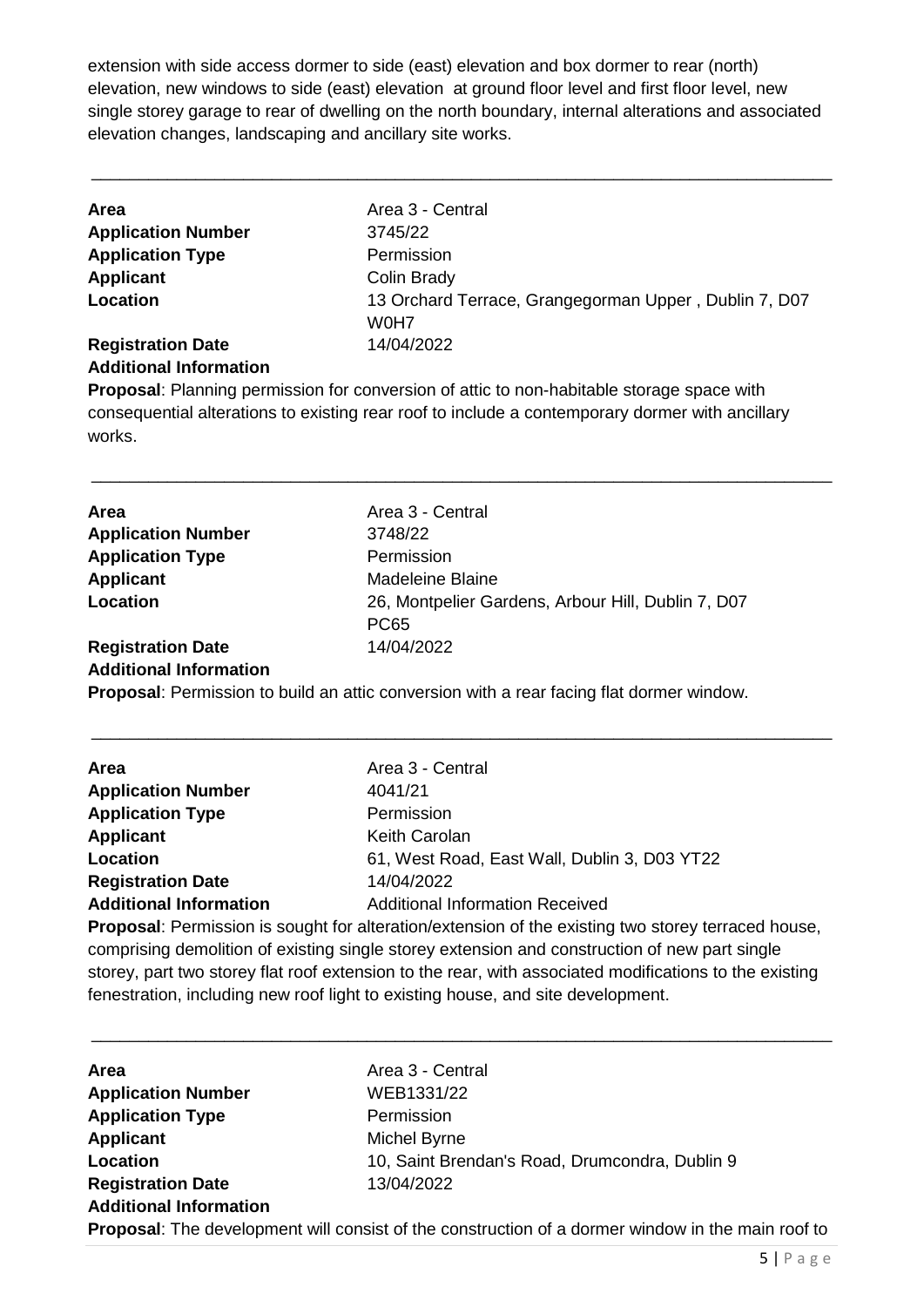the rear of the property as well as the construction of two rooflights in the main roof to the front of the property.

\_\_\_\_\_\_\_\_\_\_\_\_\_\_\_\_\_\_\_\_\_\_\_\_\_\_\_\_\_\_\_\_\_\_\_\_\_\_\_\_\_\_\_\_\_\_\_\_\_\_\_\_\_\_\_\_\_\_\_\_\_\_\_\_\_\_\_\_\_\_\_\_\_\_\_\_\_\_

| <b>Area</b>                   | Area 3 - Central                                                                       |
|-------------------------------|----------------------------------------------------------------------------------------|
| <b>Application Number</b>     | WEB1335/22                                                                             |
| <b>Application Type</b>       | Permission                                                                             |
| Applicant                     | Marie McEvoy                                                                           |
| Location                      | 6, Slade Row, Arbour Hill, Stoneybatter, Dublin 7 D07<br>R <sub>6</sub> F <sub>6</sub> |
| <b>Registration Date</b>      | 13/04/2022                                                                             |
| <b>Additional Information</b> |                                                                                        |

**Proposal**: Attic conversion for storage dormer to the rear with 2 roof windows to the front.

\_\_\_\_\_\_\_\_\_\_\_\_\_\_\_\_\_\_\_\_\_\_\_\_\_\_\_\_\_\_\_\_\_\_\_\_\_\_\_\_\_\_\_\_\_\_\_\_\_\_\_\_\_\_\_\_\_\_\_\_\_\_\_\_\_\_\_\_\_\_\_\_\_\_\_\_\_\_

| Area                          | Area 3 - Central                       |
|-------------------------------|----------------------------------------|
| <b>Application Number</b>     | WEB1339/22                             |
| <b>Application Type</b>       | <b>Retention Permission</b>            |
| <b>Applicant</b>              | Ray O'Neill                            |
| Location                      | 7, Belvidere Avenue, Dublin 1 D01 C9V6 |
| <b>Registration Date</b>      | 14/04/2022                             |
| <b>Additional Information</b> |                                        |

**Proposal**: Retention Permission to retain partially constructed two-storey timber frame extension to rear of existing terrace house, and Permission to complete aforementioned extension which will comprise of ground floor kitchen and first floor bedroom, together with all associated site works at 7 Belvidere Avenue, North Circular Road, Dublin 1.

\_\_\_\_\_\_\_\_\_\_\_\_\_\_\_\_\_\_\_\_\_\_\_\_\_\_\_\_\_\_\_\_\_\_\_\_\_\_\_\_\_\_\_\_\_\_\_\_\_\_\_\_\_\_\_\_\_\_\_\_\_\_\_\_\_\_\_\_\_\_\_\_\_\_\_\_\_\_

| Area                          | Area 3 - Central                                     |
|-------------------------------|------------------------------------------------------|
| <b>Application Number</b>     | WEB1342/22                                           |
| <b>Application Type</b>       | Permission                                           |
| <b>Applicant</b>              | Murphy                                               |
| Location                      | 34, Leinster Avenue, North Strand, Dublin 3 D03 YR92 |
| <b>Registration Date</b>      | 14/04/2022                                           |
| <b>Additional Information</b> |                                                      |

**Proposal**: The development will consist of the demolition of an existing single-storey extension to the rear; the construction of a new single-storey extension to the rear; adjustment to existing opes to the front (street-facing) elevation; internal modifications and all necessary external works required to facilitate the development.

| Area 3      |  |
|-------------|--|
| <b>SAWs</b> |  |

\_\_\_\_\_\_\_\_\_\_\_\_\_\_\_\_\_\_\_\_\_\_\_\_\_\_\_\_\_\_\_\_\_\_\_\_\_\_\_\_\_\_\_\_\_\_\_\_\_\_\_\_\_\_\_\_\_\_\_\_\_\_\_\_\_\_\_\_\_\_\_\_\_\_\_\_\_\_

| Area                          |
|-------------------------------|
| <b>Application Number</b>     |
| <b>Application Type</b>       |
| <b>Applicant</b>              |
| Location                      |
| <b>Registration Date</b>      |
| <b>Additional Information</b> |

**Area** Area 3 - Central **Application Number** 3732/22 **State Authority Works** The Commissioners of Public Works In Ireland **Location** 13A, O'connell Street Upper, Dublin 1 **Registration Date** 13/04/2022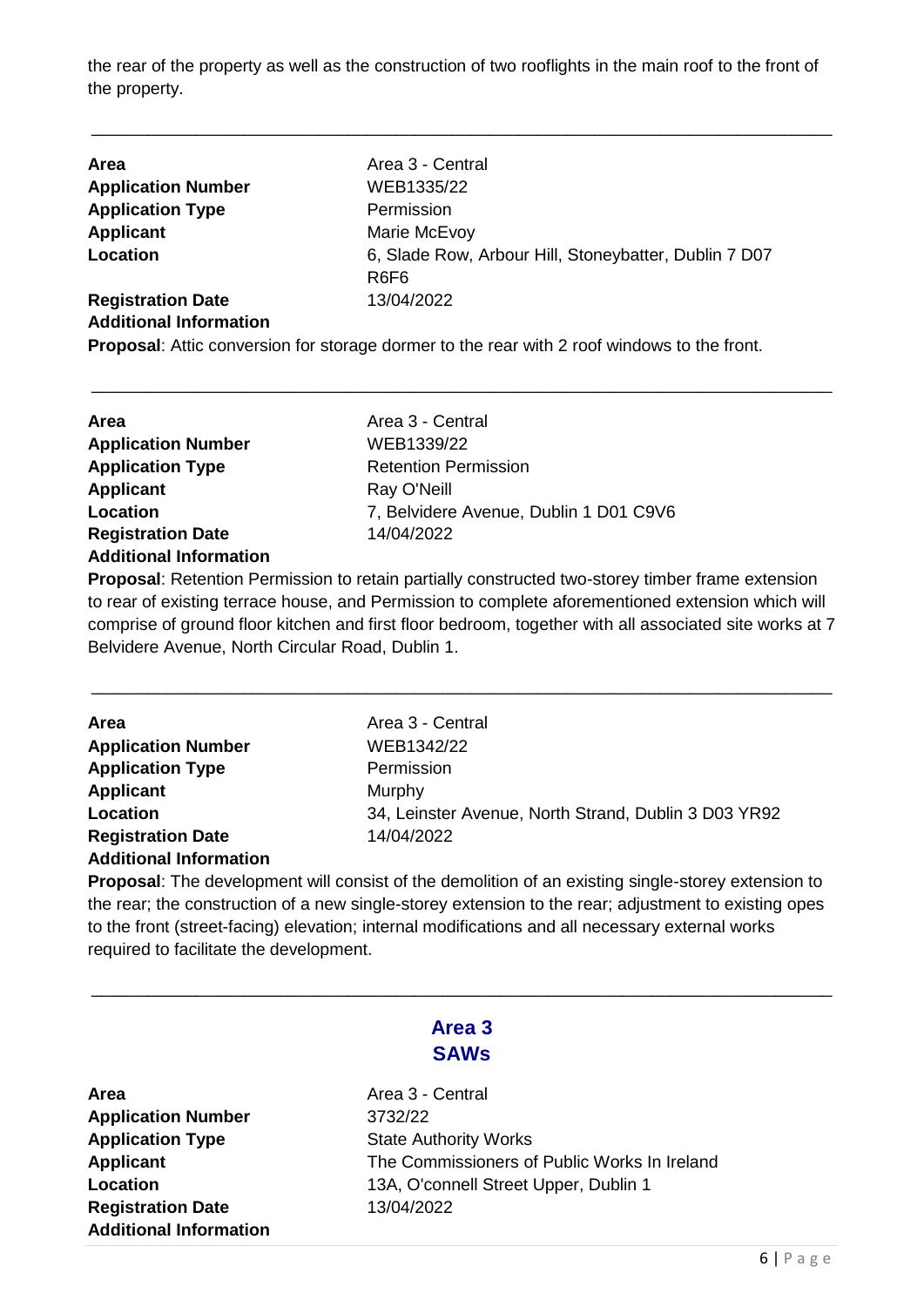**Proposal**: In accordance with the provisions of Part 9, Planning and Development Regulations 2001 (as amended), propose to carry out the following works at 13 A O'Connell Street Upper, Dublin, D01 EF98.

This site lies within the O'Connell Street Architectural Conservation Area and the O'Connell Street Area of Special Planning Control.

The proposed development involves a change of use of No 13A O'Connell Street Upper, Dublin 1 to accommodate a new use by An Garda Síochána. Works comprise the upgrade of modern building fabric including fire safety upgrades to existing partitions and doors; replacement of ceiling tiles; provision of a new public counter; all associated works to M&E services installations; and full redecoration throughout. Proposed external signage will comprise burnished bronze lettering and signage for An Garda Síochána and the Irish Tourist Assistance Service fixed back to the existing reconstituted stone panel fascia, with new painted finish. Signage lighting will be installed. Existing glazing manifestations to shop window will be removed and replaced with manifestations depicting a portion of Garda emblem.

A desktop Appropriate Assessment Screening was undertaken for the proposed development. It concluded that there will be no likely significant effects on any Natura 2000 sites, either alone or in combination with, any other plans or projects.

A Preliminary Examination for Environmental Impact Assessment was undertaken for the proposed development. It concluded that having regard to the nature, scale and location of the proposed project, EIA Screening is not required. Any person may, within 4 weeks from the date of this notice, apply to An Bord Pleanála for a screening determination as to whether the development would be likely to have significant effects on the environment. The Preliminary Examination for Environmental Impact Assessment conclusion can be viewed on the Office of Public Works

website at https://www.gov.ie/en/collection/8218f-office-of-public-works-part-9-eia/ Drawings and particulars of the proposed development will be available for inspection, by appointment only and with two working days' notice, between 10.00am and 12.30pm and between

2.30pm and 4.00pm, Monday to Friday, during a six-week period beginning on the date of publication of this notice, at:

Office of Public Works, Property Maintenance Services, Jonathan Swift Street, Trim, Co. Meath, C15 NX36

and at:

Office of Public Works, Dublin North Regional Office, The Red House, Arbour Hill Gate, Collins Barracks, Dublin, D07 K850.

Appointment requests should be sent to gardamaintenance@opw.ie or telephone 046 942 2000 Written submissions or observations with respect to the proposed development, dealing with the proper planning and development of the area in which the development is situated, may be made in writing within a period of 6 weeks beginning on the date of publication of this notice to the email address above or to:

The Office of Public Works, Property Maintenance Services, Head Office, Jonathan Swift Street, Trim, Co. Meath, C15 NX36.

| Area 3           |
|------------------|
| <b>Decisions</b> |

\_\_\_\_\_\_\_\_\_\_\_\_\_\_\_\_\_\_\_\_\_\_\_\_\_\_\_\_\_\_\_\_\_\_\_\_\_\_\_\_\_\_\_\_\_\_\_\_\_\_\_\_\_\_\_\_\_\_\_\_\_\_\_\_\_\_\_\_\_\_\_\_\_\_\_\_\_\_

| Area                      |
|---------------------------|
| <b>Application Number</b> |
| <b>Application Type</b>   |
| <b>Decision</b>           |
| <b>Decision Date</b>      |
| <b>Applicant</b>          |
| Location                  |

**Area** Area 3 - Central **Application Number** 0091/22 **Section 5 ADDITIONAL INFORMATION Decision Date** 14/04/2022 **Geralyn & Kieran White Location** 9 Montpelier Court, Dublin 7.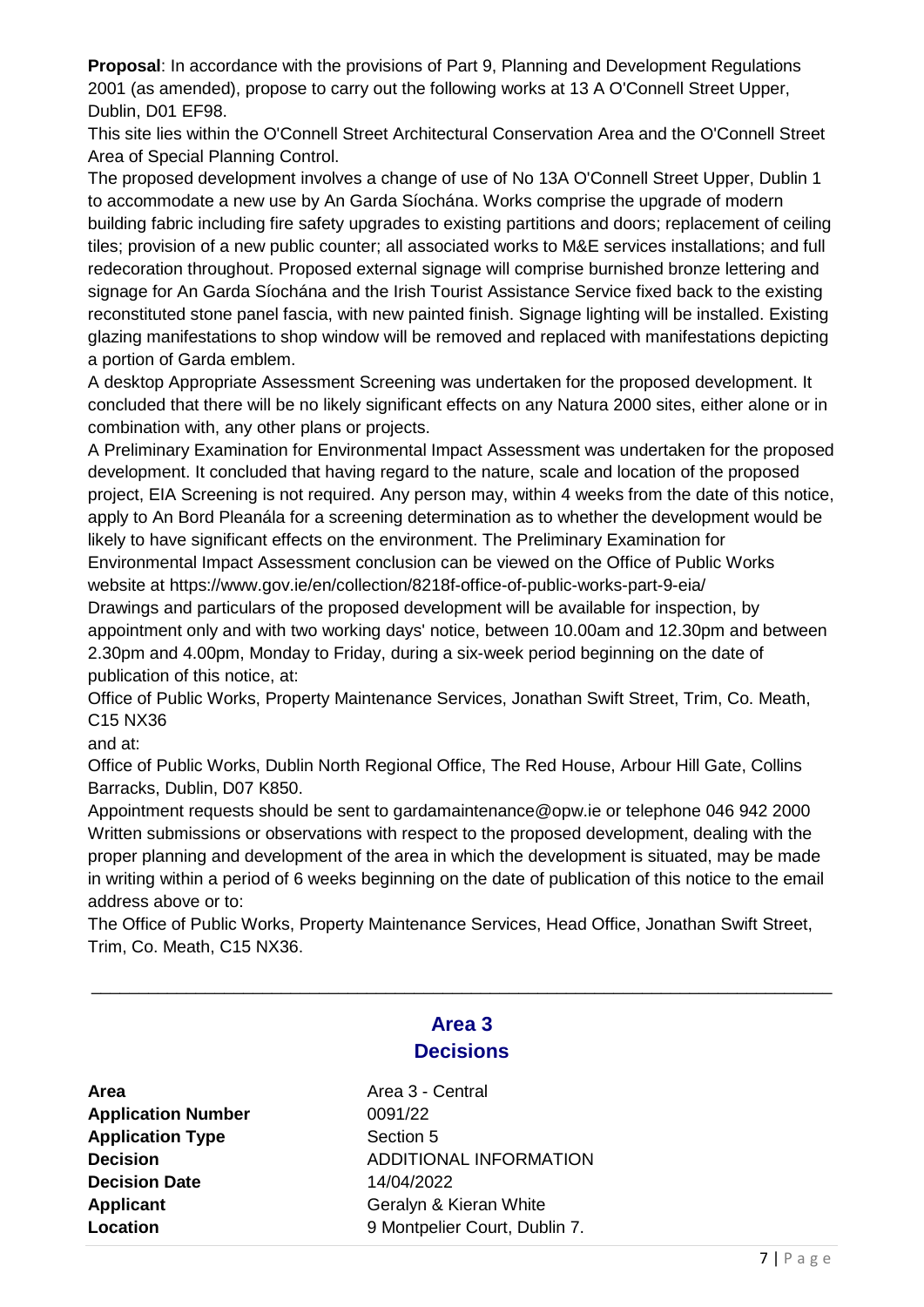#### **Additional Information**

**Proposal**: EXPP: To convert attic storage space to bedroom. To insulate attic and improve the BER rating of the property.

\_\_\_\_\_\_\_\_\_\_\_\_\_\_\_\_\_\_\_\_\_\_\_\_\_\_\_\_\_\_\_\_\_\_\_\_\_\_\_\_\_\_\_\_\_\_\_\_\_\_\_\_\_\_\_\_\_\_\_\_\_\_\_\_\_\_\_\_\_\_\_\_\_\_\_\_\_\_

| <b>Area</b>                   | Area 3 - Central                                                                                     |
|-------------------------------|------------------------------------------------------------------------------------------------------|
| <b>Application Number</b>     | 0093/22                                                                                              |
| <b>Application Type</b>       | Social Housing Exemption Certificate                                                                 |
| <b>Decision</b>               | <b>Grant Social Housing Exemption Cert</b>                                                           |
| <b>Decision Date</b>          | 14/04/2022                                                                                           |
| Applicant                     | <b>Matthew Kelly</b>                                                                                 |
| Location                      | 484A, North Circular Road, Dublin 1, D01RX59                                                         |
| <b>Additional Information</b> |                                                                                                      |
|                               | <b>Proposal:</b> SHEC: Construction of a 3 storey, 2 bed dwelling with roof terrace and new boundary |
| treatment.                    |                                                                                                      |
|                               |                                                                                                      |

| <b>Area</b>               | Area 3 - Central                                     |
|---------------------------|------------------------------------------------------|
| <b>Application Number</b> | 3282/22                                              |
| <b>Application Type</b>   | Permission                                           |
| <b>Decision</b>           | <b>GRANT PERMISSION</b>                              |
| <b>Decision Date</b>      | 12/04/2022                                           |
| <b>Applicant</b>          | <b>THPI Ltd</b>                                      |
| Location                  | 197, North Circular Road & Annamoe Parade, Dublin 7, |
|                           | D <sub>07</sub> K <sub>4</sub> V <sub>P</sub>        |

\_\_\_\_\_\_\_\_\_\_\_\_\_\_\_\_\_\_\_\_\_\_\_\_\_\_\_\_\_\_\_\_\_\_\_\_\_\_\_\_\_\_\_\_\_\_\_\_\_\_\_\_\_\_\_\_\_\_\_\_\_\_\_\_\_\_\_\_\_\_\_\_\_\_\_\_\_\_

#### **Additional Information**

**Proposal**: PROTECTED STRUCUTRE: Permission for development at the permitted dwelling Annamoe Parade, Dublin 7 (File Ref: 2260/20) to the rear of No. 197 North Circular Road, Dublin 7. The development will consist of revised internal floor plans to increase the permitted number of bedrooms from 2 no. to 3 no. at first floor and all associated and ancillary works.

\_\_\_\_\_\_\_\_\_\_\_\_\_\_\_\_\_\_\_\_\_\_\_\_\_\_\_\_\_\_\_\_\_\_\_\_\_\_\_\_\_\_\_\_\_\_\_\_\_\_\_\_\_\_\_\_\_\_\_\_\_\_\_\_\_\_\_\_\_\_\_\_\_\_\_\_\_\_

| Area                      | Area 3 - Central                                                                                                                   |
|---------------------------|------------------------------------------------------------------------------------------------------------------------------------|
| <b>Application Number</b> | 3283/22                                                                                                                            |
| <b>Application Type</b>   | Permission                                                                                                                         |
| <b>Decision</b>           | ADDITIONAL INFORMATION                                                                                                             |
| <b>Decision Date</b>      | 12/04/2022                                                                                                                         |
| <b>Applicant</b>          | <b>EWD3 Developments Ltd</b>                                                                                                       |
| Location                  | Existing commercial premises at Church Road, East<br>Wall, Dublin 3, D03 XY06 (bounded by Church Road and<br><b>Blythe Avenue)</b> |

#### **Additional Information**

**Proposal**: The development will consist of the demolition of the existing single storey commercial premises and the construction of a two to four-storey apartment block with the upper floors set back, to provide for 13 no. apartments (1 no. studio, 7 no. 1-bed/2-person apartments, 1x 2-bed/3 person apartment and 4 no. 2-bed/4-person apartments) with balconies to the west and south elevations and a communal open space at third floor level. The proposed development will also provide for pedestrian and cyclist access from Church Road, a separate access to Unit 4 from Blythe Avenue, associated internal refuse and storage for 34 no. bikes at ground floor level, associated signage to the northern elevation of the development along Church Road, plant, P.V.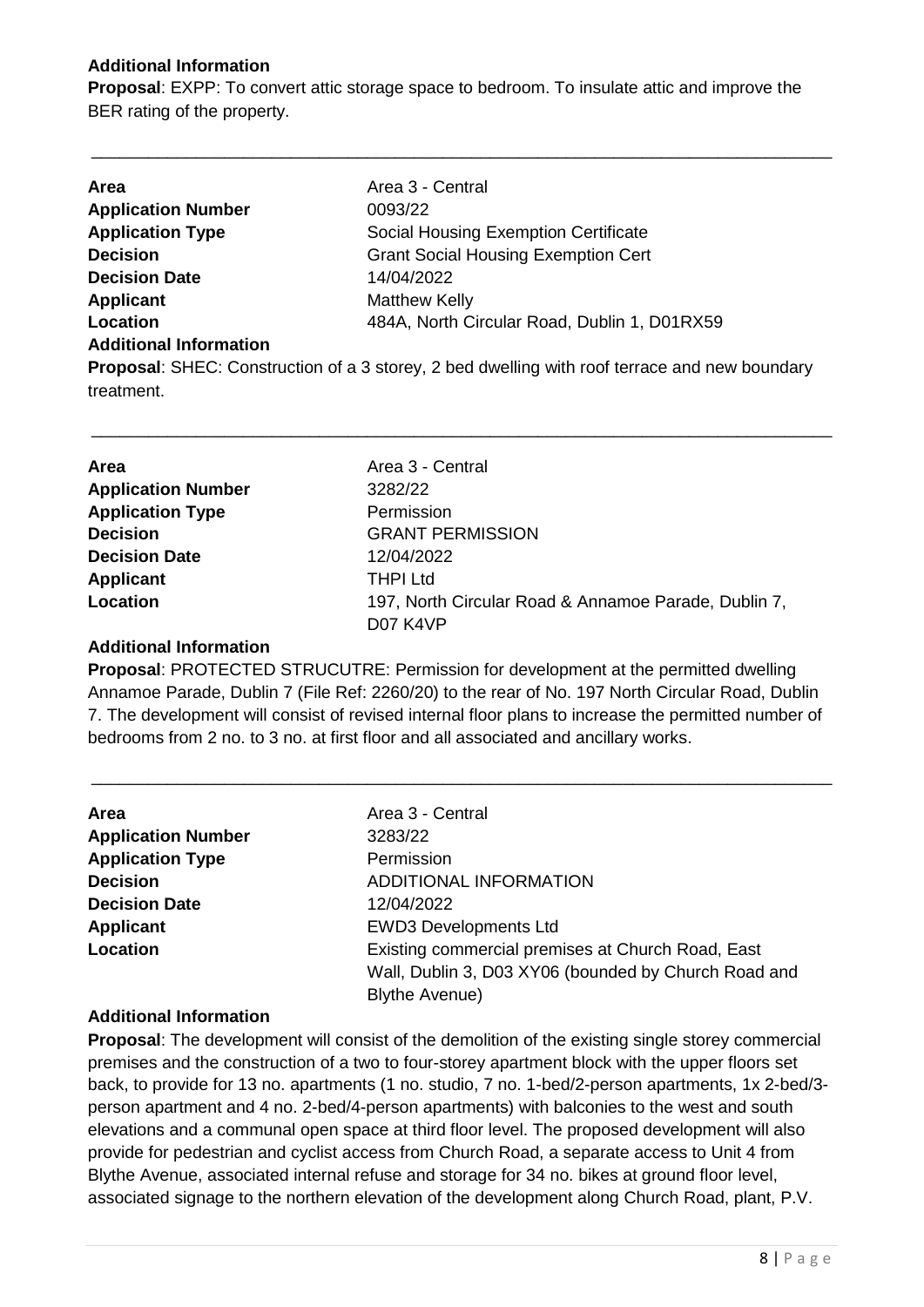solar panels at roof level and all associated site and engineering works necessary to facilitate the development.

\_\_\_\_\_\_\_\_\_\_\_\_\_\_\_\_\_\_\_\_\_\_\_\_\_\_\_\_\_\_\_\_\_\_\_\_\_\_\_\_\_\_\_\_\_\_\_\_\_\_\_\_\_\_\_\_\_\_\_\_\_\_\_\_\_\_\_\_\_\_\_\_\_\_\_\_\_\_

| Area                          | Area 3 - Central                                       |
|-------------------------------|--------------------------------------------------------|
| <b>Application Number</b>     | 3284/22                                                |
| <b>Application Type</b>       | Permission                                             |
| <b>Decision</b>               | ADDITIONAL INFORMATION                                 |
| <b>Decision Date</b>          | 11/04/2022                                             |
| Applicant                     | Doriane Chevenet and Kenneth Purtell                   |
| Location                      | 16, Roosevelt Cottages, Navan Road, Dublin 7, D07 V6WE |
| <b>Additional Information</b> |                                                        |

**Proposal**: Permission: The development will consist of the following works to the existing single storey dwelling house: the demolition of existing single storey extensions to the side and rear; the construction of a single storey extension to the rear of the existing dwelling; the provision of four new rooflights; and associated internal and external alterations. The development will also consist of all associated site development works above and below ground.

\_\_\_\_\_\_\_\_\_\_\_\_\_\_\_\_\_\_\_\_\_\_\_\_\_\_\_\_\_\_\_\_\_\_\_\_\_\_\_\_\_\_\_\_\_\_\_\_\_\_\_\_\_\_\_\_\_\_\_\_\_\_\_\_\_\_\_\_\_\_\_\_\_\_\_\_\_\_

| Area                          | Area 3 - Central                              |
|-------------------------------|-----------------------------------------------|
| <b>Application Number</b>     | 3313/22                                       |
| <b>Application Type</b>       | Permission                                    |
| <b>Decision</b>               | ADDITIONAL INFORMATION                        |
| <b>Decision Date</b>          | 14/04/2022                                    |
| <b>Applicant</b>              | Peter McVerry Trust                           |
| Location                      | 88, Drumcondra Road Lower, Dublin 9, D09 F9K6 |
| <b>Additional Information</b> |                                               |

**Proposal**: PROTECTED STRUCTURE: For development consisting of: a) Material Change of Use of the existing building from bed & breakfast use into residential use providing for 4 no. new apartments, one per floor, within the existing floor area of the building, as follows: unit 1-44.8 msq at basement (lower ground floor) level; unit 2-35.5msq at ground floor (entry) level; unit 3-45.1 msq at first floor level; unit 4-45.3msq at second floor level; b) Replacement of all non-original windows with new timber-framed six over six sash windows to the front and rear at ground, first and second floor levels, and 2 no. timber-framed windows at basement level, all to existing opes; c) Structural repairs to redress water damage including removal of the existing roof structure and replacement to match existing, and reinstatement with new natural slates; removal and replacement of the existing suspended timber floors and upgrading to new fire rated suspended timber floors and ceilings throughout; d) Removal of internal stair and reinstatement to match existing; e) Internal alterations to remove non-original internal partitions at all levels; f) Provision of new internal partitions to new unit layouts at all levels; g) Fire safety upgrade works to include new alarm system, fire stopping at attic level and at compartments below, new internal fire doors at all levels, and new fire rated partitions and ceilings as required; h) New AOV rooflight to existing roof valley; i) Weatherproofing and remedial works to the existing front entrance steps; j) Refurbishment of existing historic fabric including 2 no. original arched windows to the rear, original external ironwork throughout, plasterwork to entrance hall, localised repairs and patching to original brickwork to the front and to the original render to the rear; k) Existing drainage to be refurbished including new pipework and new cast iron rainwater goods as required; l) Landscaping works to the front and rear including new permeable paving, planting, refuse store, and a new boundary treatment subdividing the subject site from the rear section opening onto St. Joseph's Avenue m) New mechanical and electrical services throughout; n) 4 no. new bathrooms and kitchenettes, one each per proposed apartment o) Remedial works to address dampness in the existing external walls and lower ground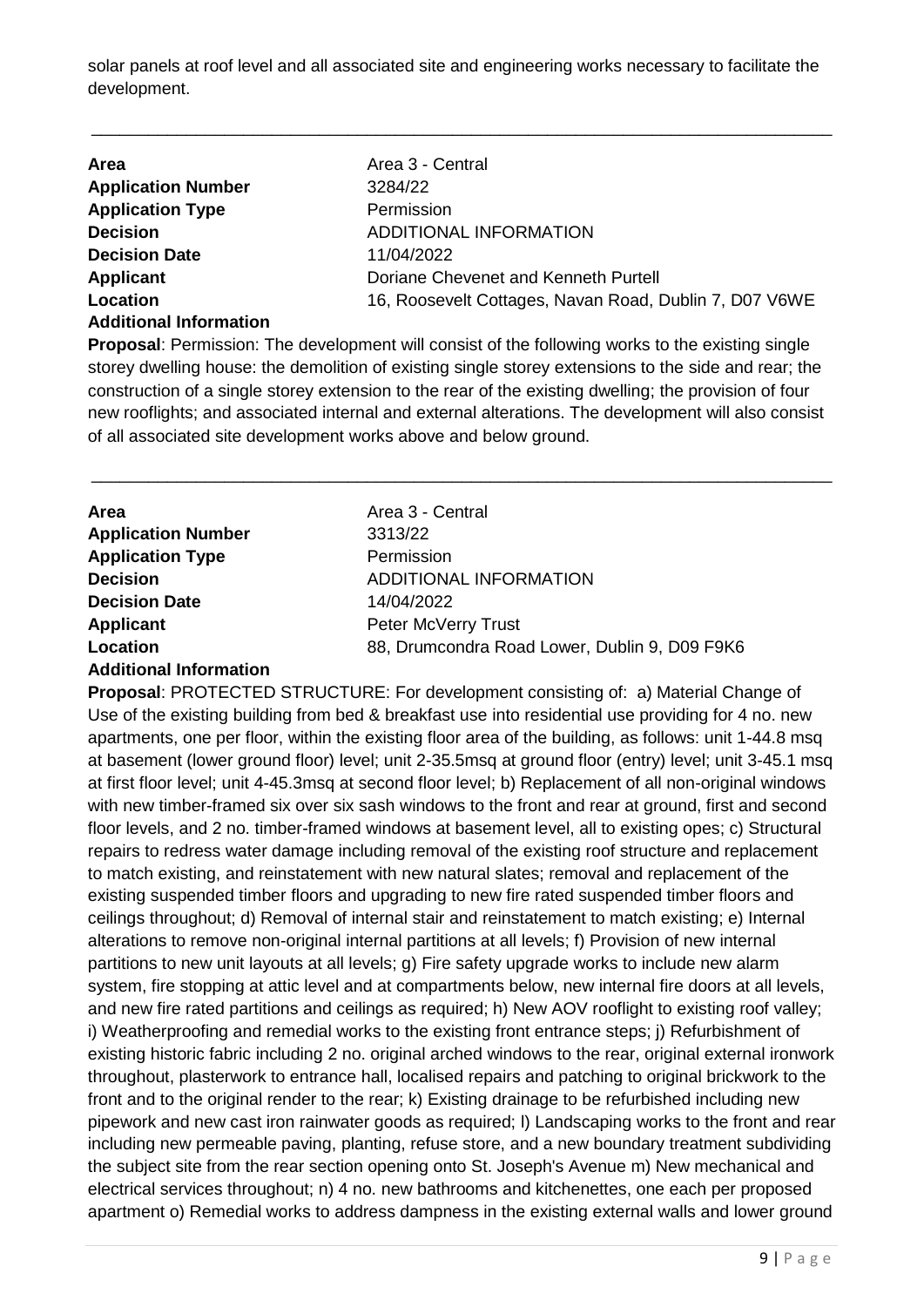floor p) Remedial works to the existing rear return including repairs to the existing non-original roof q) All ancillary works necessary to facilitate the development.

\_\_\_\_\_\_\_\_\_\_\_\_\_\_\_\_\_\_\_\_\_\_\_\_\_\_\_\_\_\_\_\_\_\_\_\_\_\_\_\_\_\_\_\_\_\_\_\_\_\_\_\_\_\_\_\_\_\_\_\_\_\_\_\_\_\_\_\_\_\_\_\_\_\_\_\_\_\_

| <b>Area</b>                   | Area 3 - Central                                       |
|-------------------------------|--------------------------------------------------------|
| <b>Application Number</b>     | 3315/22                                                |
| <b>Application Type</b>       | Permission                                             |
| <b>Decision</b>               | ADDITIONAL INFORMATION                                 |
| <b>Decision Date</b>          | 14/04/2022                                             |
| Applicant                     | La Touche S.a.r.I                                      |
| Location                      | La Touche House, Custom House Dock, I.f.S.C., Dublin 1 |
| <b>Additional Information</b> |                                                        |

**Proposal**: We, La Touche S.a.r.l. c/o BCP Capital, 71 Upper Leeson Street, Dublin 4, intend to apply for planning permission for development at this c. 0.4417 ha site at La Touche House, Custom House Dock, International Financial Services Centre, Dublin 1. The proposed development will consist of; the refurbishment/reconfiguration, partial demolition, recladding and vertical extension of an existing (c. 13,275.9 sq.m GFA) 7-storey building to a 10-storey (c. 23,314.3 sq.m GFA) office building with an additional c. 8,068.4 sq.m commercial floorspace provided and a total height of c. 45.84 m from ground (50.85m ODM), including the following: 1) Partial demolition of the existing fifth floor and the existing sixth floor plant rooms and external plant areas to fifth floor slab level, comprising a combined area of c. 1528.5sq.m removed, the removal of an existing bridge link across the atrium, and maintaining the existing c. 565.1 sq.m of office space and the existing core areas to the east, west and south;

2) Refurbishment and reconfiguration of the existing office building as follows:-

a) Basement level: Reduction in car parking provision from 143 no. to 99 no. retained spaces, reconfiguration of existing plant areas, increased bicycle parking to 184 no. spaces, provision of bicycle storage areas, locker room, changing rooms, staff toilets and drying room, bin storage area, new staircase link, bicycle lift and service lift from podium (ground floor level) covering an additional area of c.913.2 sq.m within the existing basement;

b) Ground Floor: Reconfiguration of the existing ground floor to include a new glazed screen enclosure to the existing atrium and introduce a new building entrance to the south elevation accessed from IFSC Plaza and close the existing entrance. Change of use of 103 sq.m of part of an existing retail bank area to office use. Change of use of c. 134.9 sq.m existing office space to a c. 152.1 sq.m food & beverage unit including an extended area of c. 17.2 sq.m to the east and access to an external terrace to the east. Change of use of c. 128.2 sq.m existing office space to a

c. 164 sq.m bicycle café including an extended area of c. 35.8 sq.m to the south and east. Reconfiguration of the existing ground floor to the south/south- west to include a change of use from existing office area to create 2 no. food & beverage/retail units of c. 94.1 sq.m and c. 44 sq.m respectively;

c) First Floor, Second Floor and Third Floor: Reconfiguration of the existing office floors to include refurbished and extended toilet accommodation; extension of the office accommodation to the edge of a new glazed screen enclosure to the existing atrium;

d) Fourth Floor: Reconfiguration of the existing office floors to include refurbished and extended toilet accommodation; extension of the office accommodation to the edge of a new glazed screen enclosure to the existing atrium and enclosure of 2 no. external balcony areas to provide an additional c. 86.6 sq.m office space;

e) Fifth Floor: New office floor accommodation to replace the existing plant areas and the enclosure of the existing external terrace to the north of the office floor (c. 1,226 sq.m) and to include the existing c. 565.1 sq.m of office accommodation to the north of the new extended floorplate, reconfiguration of existing plant areas to unisex toilets, lift lobby and circulation space within core area to the south;

f) Addition of new floors: Addition of 4 no. office floors with the existing stair cores extended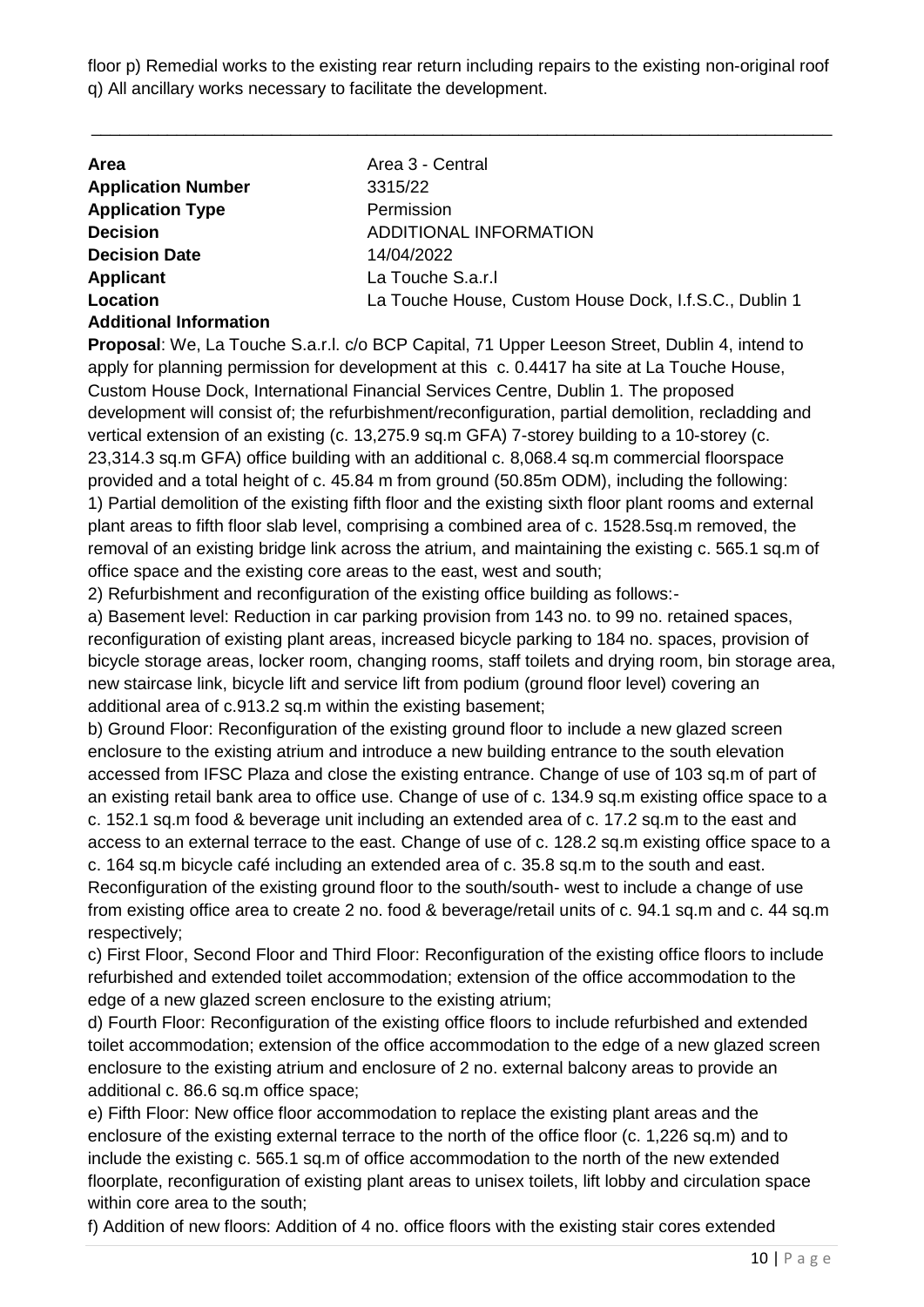upwards and toilet accommodation replicated as the supplemented existing provision on the lower floors and the existing atrium extended through to roof level; the proposed sixth, seventh and eighth floor levels will consist of c. 1,791.1 sq.m office space each; the proposed ninth floor level will consist of c. 1,329.5 sq.m office space; setback of the external envelope and creation of a terrace area accessible for maintenance only at ninth floor level; new Part M compliant accommodation stairs within the atrium from ground floor to ninth floor;

g) External works to include; A complete recladding with replacement curtain walling and an overwrapping by a translucent perforated metal veil to the vertical external envelope of the existing building from ground floor level to fifth floor level and the extension and continuation of a new curtain wall and external perforated veil above to include the newly reconstructed fifth floor, and the new sixth, seventh. eighth and ninth floors; new plant and plant enclosure screen at roof level; additional plant on perforated metal platforms adjacent to the 3 no. existing cores from first to ninth floor; the provision of photovoltaic panels at roof level; new glazed atrium roof; provision of 4 no standard bicycle spaces and 9 no. cargo bicycle spaces at ground level; provision of a platform lift on the north-east corner of the site; new hard and soft landscaping adjacent to the building only; new lighting; and all associated site development works.

| Area                          | Area 3 - Central                                       |
|-------------------------------|--------------------------------------------------------|
| <b>Application Number</b>     | 3321/22                                                |
| <b>Application Type</b>       | Permission                                             |
| <b>Decision</b>               | <b>GRANT PERMISSION</b>                                |
| <b>Decision Date</b>          | 14/04/2022                                             |
| <b>Applicant</b>              | Steven McCay and Sonja Monaghan                        |
| Location                      | 10, St. Vincents Cottages, Blackhorse Avenue, Dublin 7 |
| <b>Additional Information</b> |                                                        |

\_\_\_\_\_\_\_\_\_\_\_\_\_\_\_\_\_\_\_\_\_\_\_\_\_\_\_\_\_\_\_\_\_\_\_\_\_\_\_\_\_\_\_\_\_\_\_\_\_\_\_\_\_\_\_\_\_\_\_\_\_\_\_\_\_\_\_\_\_\_\_\_\_\_\_\_\_\_

**Proposal**: Planning permission for a) Single storey extension to side and rear. b) All associated site works.

\_\_\_\_\_\_\_\_\_\_\_\_\_\_\_\_\_\_\_\_\_\_\_\_\_\_\_\_\_\_\_\_\_\_\_\_\_\_\_\_\_\_\_\_\_\_\_\_\_\_\_\_\_\_\_\_\_\_\_\_\_\_\_\_\_\_\_\_\_\_\_\_\_\_\_\_\_\_

| <b>Area</b>                   | Area 3 - Central             |
|-------------------------------|------------------------------|
| <b>Application Number</b>     | 3322/22                      |
| <b>Application Type</b>       | Permission                   |
| <b>Decision</b>               | <b>GRANT PERMISSION</b>      |
| <b>Decision Date</b>          | 14/04/2022                   |
| <b>Applicant</b>              | David Hendrick               |
| Location                      | 48, Ashington Park, Dublin 7 |
| <b>Additional Information</b> |                              |

**Proposal**: Planning permission for a.) Change of roof profile from hip end to full gable end profile. b.) Attic conversion incorporating dormer extension to rear. c.) One no. velux rooflight to front elevation , d) All associated site works.

| Area                          | Area 3 - Central                                |
|-------------------------------|-------------------------------------------------|
| <b>Application Number</b>     | 3340/22                                         |
| <b>Application Type</b>       | Permission                                      |
| <b>Decision</b>               | ADDITIONAL INFORMATION                          |
| <b>Decision Date</b>          | 13/04/2022                                      |
| <b>Applicant</b>              | Paul Corey                                      |
| Location                      | 52, Joyce Road, Drumcondra, Dublin 9, D09 X7W2. |
| <b>Additional Information</b> |                                                 |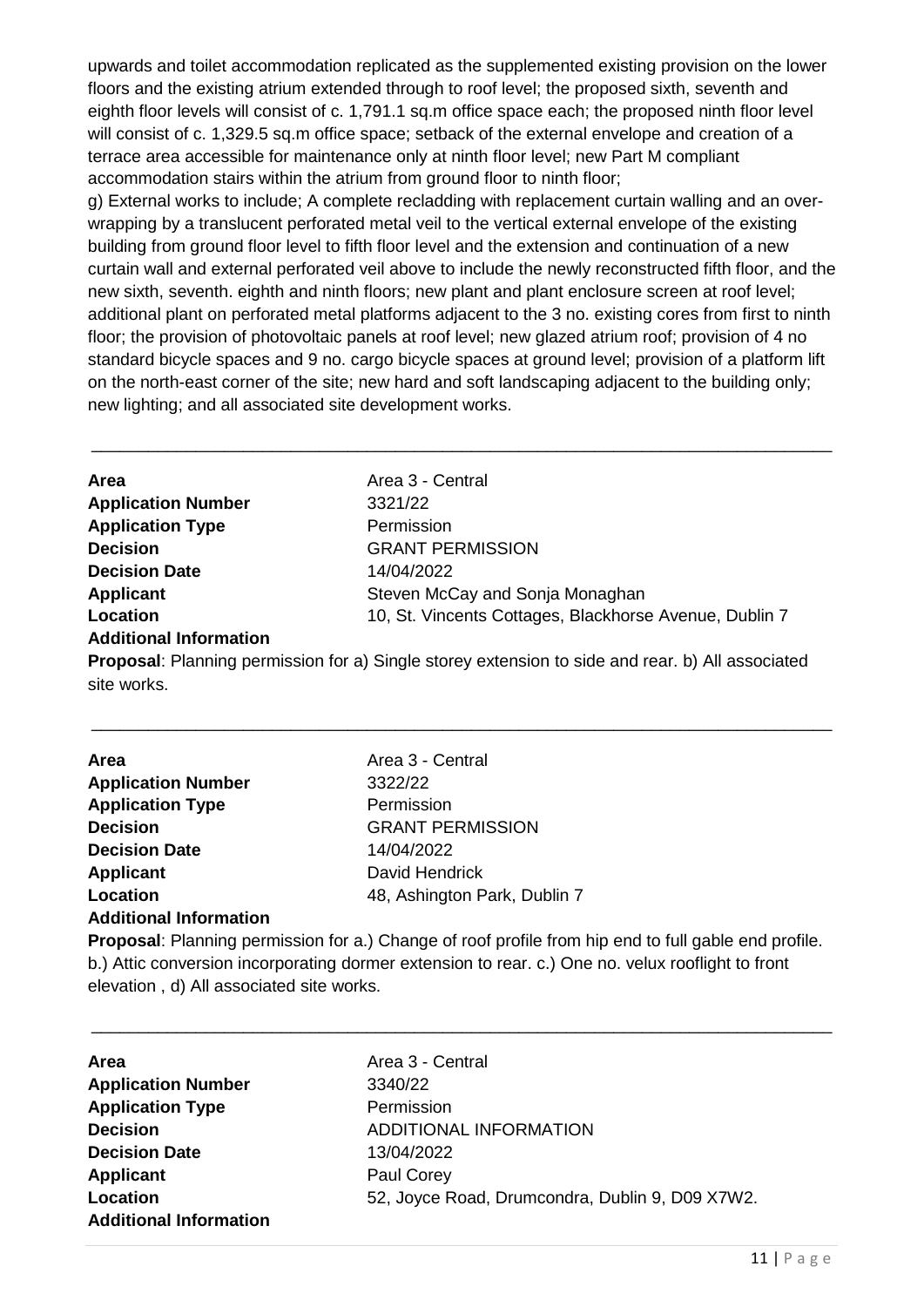**Proposal**: Planning permission is sought for the following items:

- 1) To demolish existing single storey extension to rear of existing dwelling.
- 2) To erect a two storey extension to rear of existing dwelling.
- 3) All ancillary site works.

| Area                          | Area 3 - Central                                     |
|-------------------------------|------------------------------------------------------|
| <b>Application Number</b>     | 3347/22                                              |
| <b>Application Type</b>       | <b>Retention Permission</b>                          |
| <b>Decision</b>               | SPLIT DECISION(PERMISSION & REFUSAL)                 |
| <b>Decision Date</b>          | 14/04/2022                                           |
| Applicant                     | Lidl Ireland GMBH                                    |
| Location                      | Lidl, Talbot Mall, Talbot Street, Dublin 1, D01 T322 |
| <b>Additional Information</b> |                                                      |

**Proposal**: RETENTION: Retention permission for development at a site of approximately 1,784 sqm. The development to be retained consists of signage at ground floor level: 2 no. bracket mounted, internally illuminated projecting signs and 1 no. backlit sign affixed to the front façade; 1 no. internally illuminated sign on backboard above the front entrance; and 1 no. internally illuminated sign inside the shop window; and all other associated site works. The signage to be retained has a total area of 7.8 sqm.

\_\_\_\_\_\_\_\_\_\_\_\_\_\_\_\_\_\_\_\_\_\_\_\_\_\_\_\_\_\_\_\_\_\_\_\_\_\_\_\_\_\_\_\_\_\_\_\_\_\_\_\_\_\_\_\_\_\_\_\_\_\_\_\_\_\_\_\_\_\_\_\_\_\_\_\_\_\_

\_\_\_\_\_\_\_\_\_\_\_\_\_\_\_\_\_\_\_\_\_\_\_\_\_\_\_\_\_\_\_\_\_\_\_\_\_\_\_\_\_\_\_\_\_\_\_\_\_\_\_\_\_\_\_\_\_\_\_\_\_\_\_\_\_\_\_\_\_\_\_\_\_\_\_\_\_\_

| Area                      | Area 3 - Central                                 |
|---------------------------|--------------------------------------------------|
| <b>Application Number</b> | 3519/22                                          |
| <b>Application Type</b>   | Permission                                       |
| <b>Decision</b>           | <b>APPLICATION DECLARED INVALID</b>              |
| <b>Decision Date</b>      | 12/04/2022                                       |
| <b>Applicant</b>          | <b>Ontower Ireland Limited</b>                   |
| Location                  | The Maldron Hotel, Parnell Square, Dorset Street |
|                           | Upper, Granby Row, Dublin 1                      |

#### **Additional Information**

**Proposal**: Permission to install 6 no. antenna, 1 no. transmission dishes on ballast mounted supporting poles together with equipment cabinets, radio equipment, cabling and associated site works at the roof level.

\_\_\_\_\_\_\_\_\_\_\_\_\_\_\_\_\_\_\_\_\_\_\_\_\_\_\_\_\_\_\_\_\_\_\_\_\_\_\_\_\_\_\_\_\_\_\_\_\_\_\_\_\_\_\_\_\_\_\_\_\_\_\_\_\_\_\_\_\_\_\_\_\_\_\_\_\_\_

| Area 3 - Central                   |
|------------------------------------|
| 3641/22                            |
| Permission                         |
| APPLICATION DECLARED INVALID       |
| 11/04/2022                         |
| <b>Richard and Claire Kinsella</b> |
| 269 Navan Road, Dublin 7, D07 R527 |
|                                    |

#### **Additional Information**

**Proposal**: Planning permission for the proposed development comprises : demolition of existing single storey rear (north) extension and south facing two storey chimney to front of dwelling and construction of a part single and part two storey extension to rear (north) of dwelling with part hipped roof and part flat roof, new 2 storey bay window to front (south) of dwelling attached to a new first floor extension over existing single storey structure to front (south) and side (east) of dwelling making the dwelling fully 2 storey to the front (south) elevation onto Navan Road, loft extension with side access dormer to side (east) elevation and box dormer to rear (north)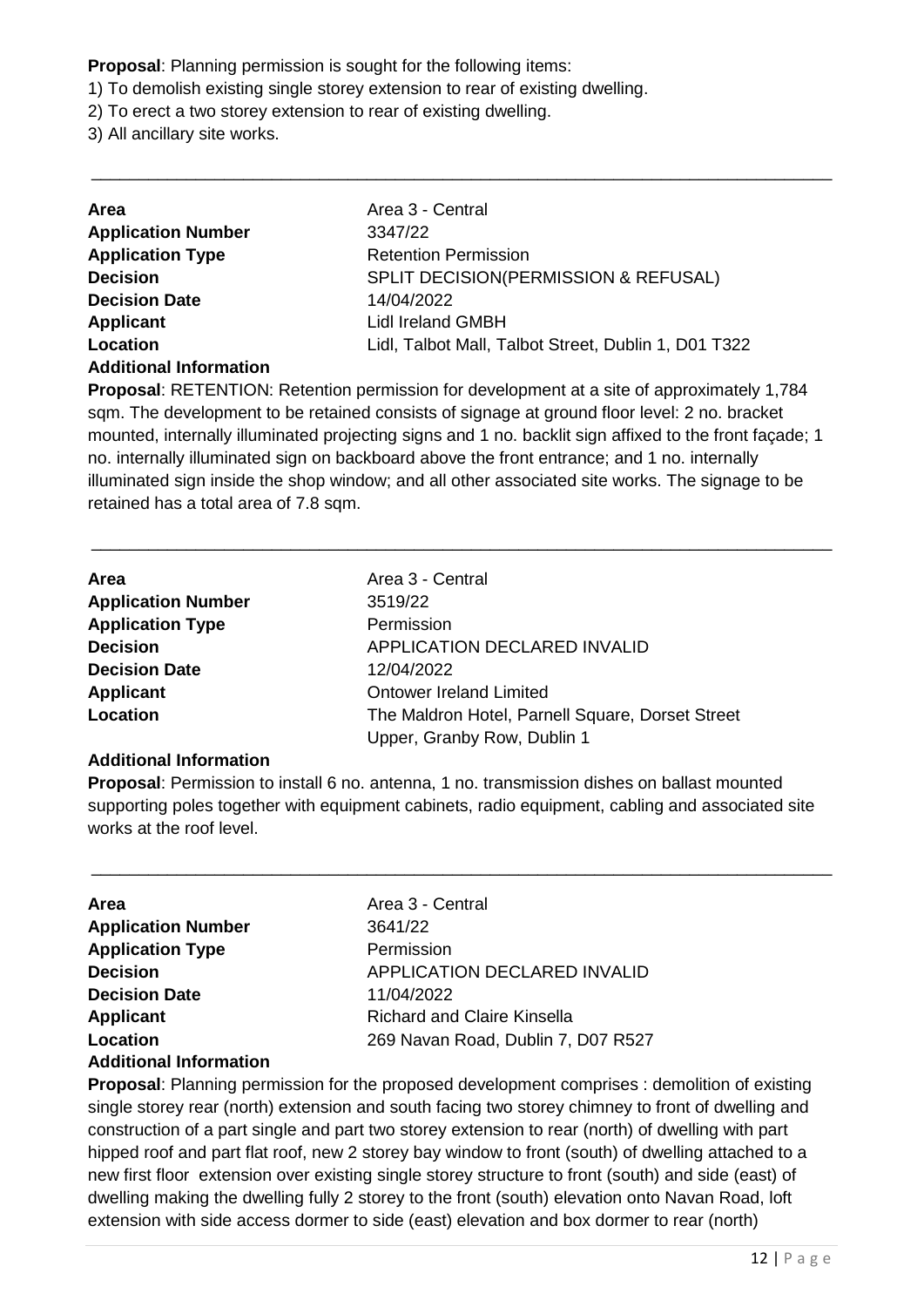elevation, new windows to side (east) elevation at ground floor level and first floor level; new single storey garage to rear of dwelling on the north boundary, internal alterations and associated elevation changes, landscaping and ancillary site works.

\_\_\_\_\_\_\_\_\_\_\_\_\_\_\_\_\_\_\_\_\_\_\_\_\_\_\_\_\_\_\_\_\_\_\_\_\_\_\_\_\_\_\_\_\_\_\_\_\_\_\_\_\_\_\_\_\_\_\_\_\_\_\_\_\_\_\_\_\_\_\_\_\_\_\_\_\_\_

| <b>Area</b>               | Area 3 - Central                                     |
|---------------------------|------------------------------------------------------|
| <b>Application Number</b> | 3646/22                                              |
| <b>Application Type</b>   | Permission                                           |
| <b>Decision</b>           | APPLICATION DECLARED INVALID                         |
| <b>Decision Date</b>      | 13/04/2022                                           |
| Applicant                 | Nicole Blankson                                      |
| Location                  | 68, Prussia Street, Dublin 7 (corner of St. Joseph's |
|                           | Road)                                                |

#### **Additional Information**

**Proposal**: Permission for the demolition of the existing 2 storey derelict building and construction of a new 4 storey building consisting of 4 no. apartments with own private balcony and all site ancillary works.

\_\_\_\_\_\_\_\_\_\_\_\_\_\_\_\_\_\_\_\_\_\_\_\_\_\_\_\_\_\_\_\_\_\_\_\_\_\_\_\_\_\_\_\_\_\_\_\_\_\_\_\_\_\_\_\_\_\_\_\_\_\_\_\_\_\_\_\_\_\_\_\_\_\_\_\_\_\_

| Area                          | Area 3 - Central                                                                                     |
|-------------------------------|------------------------------------------------------------------------------------------------------|
| <b>Application Number</b>     | 3647/21                                                                                              |
| <b>Application Type</b>       | Permission                                                                                           |
| <b>Decision</b>               | <b>GRANT PERMISSION</b>                                                                              |
| <b>Decision Date</b>          | 14/04/2022                                                                                           |
| <b>Applicant</b>              | Three Ireland (Hutchison) Ltd                                                                        |
| Location                      | 10-13 Ellis Quay, Dublin 7                                                                           |
| <b>Additional Information</b> | <b>Additional Information Received</b>                                                               |
|                               | <b>Dranged:</b> Demission for the remayal of 2 no, enterpree and apoillony equipment and repleasment |

**Proposal**: Permission for the removal of 3 no. antennas and ancillary equipment and replacement with 3 no. shrouded antennas, 2 no. pole mounted antennas, a dish and ancillary equipment to provide for high speed broadband and data services.

\_\_\_\_\_\_\_\_\_\_\_\_\_\_\_\_\_\_\_\_\_\_\_\_\_\_\_\_\_\_\_\_\_\_\_\_\_\_\_\_\_\_\_\_\_\_\_\_\_\_\_\_\_\_\_\_\_\_\_\_\_\_\_\_\_\_\_\_\_\_\_\_\_\_\_\_\_\_

| Area                          | Area 3 - Central                 |
|-------------------------------|----------------------------------|
| <b>Application Number</b>     | 3682/22                          |
| <b>Application Type</b>       | Permission                       |
| <b>Decision</b>               | APPLICATION DECLARED INVALID     |
| <b>Decision Date</b>          | 14/04/2022                       |
| <b>Applicant</b>              | Cormac Sheridan                  |
| Location                      | 48, Villa Park Gardens, Dublin 7 |
| <b>Additional Information</b> |                                  |

**Proposal**: Planning permission for 1. change of use of existing attic space to home office/storage 2. to replace existing side hip roof profile with Dutch hip gable 3. dormer window to the rear roof and all associated site works.

| <b>Area</b>               | Area 3 - Central             |
|---------------------------|------------------------------|
| <b>Application Number</b> | 3701/22                      |
| <b>Application Type</b>   | <b>Retention Permission</b>  |
| <b>Decision</b>           | APPLICATION DECLARED INVALID |
| <b>Decision Date</b>      | 14/04/2022                   |
| <b>Applicant</b>          | Attila Antal                 |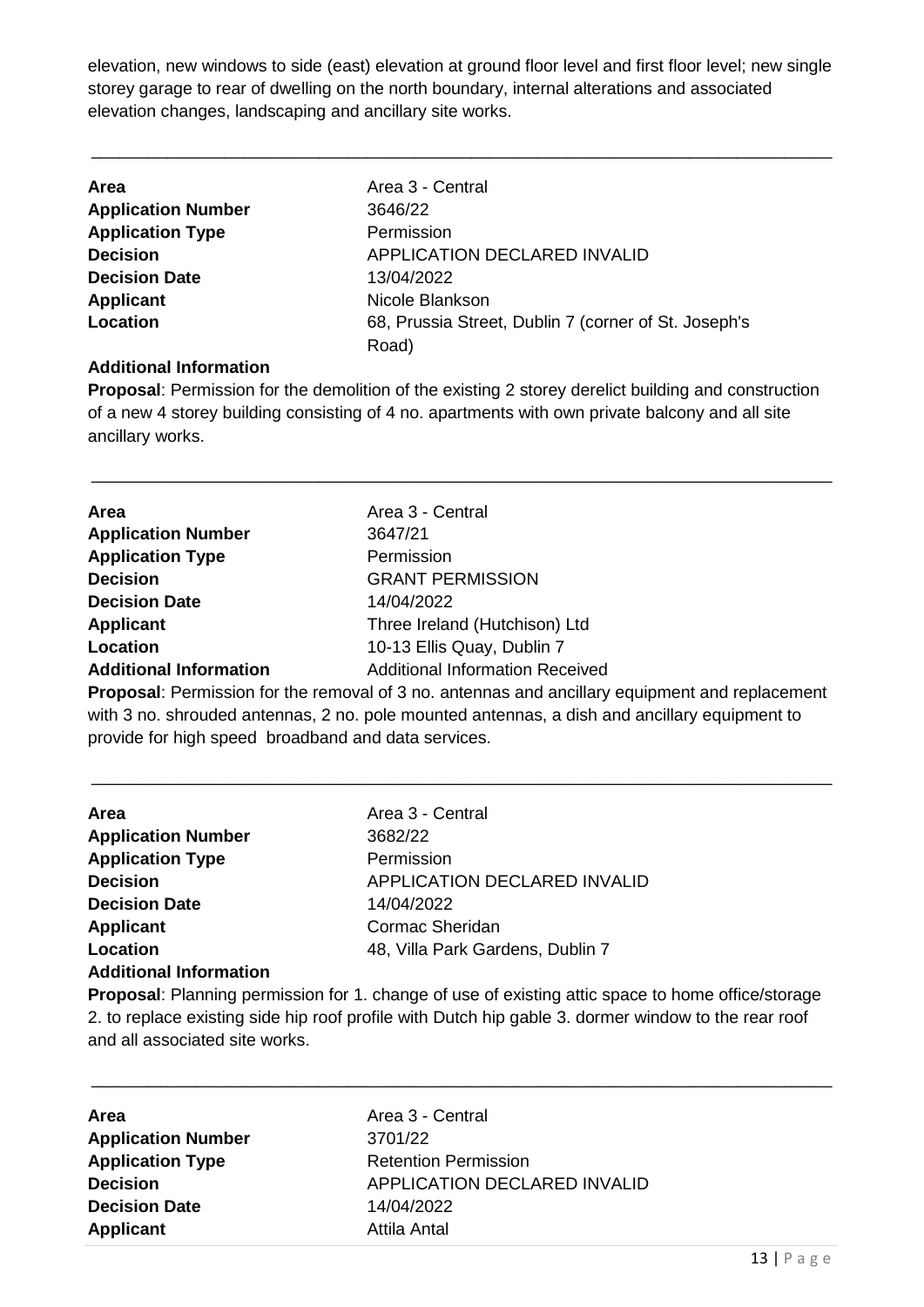### **Additional Information**

**Proposal**: Retention planning permission sought for change of use from retail to cafe for the sale of hot and cold for consumption both on and off the premises, together with minor alterations to front elevation and the provision of signage.

\_\_\_\_\_\_\_\_\_\_\_\_\_\_\_\_\_\_\_\_\_\_\_\_\_\_\_\_\_\_\_\_\_\_\_\_\_\_\_\_\_\_\_\_\_\_\_\_\_\_\_\_\_\_\_\_\_\_\_\_\_\_\_\_\_\_\_\_\_\_\_\_\_\_\_\_\_\_

| Area 3 - Central                                                                                        |
|---------------------------------------------------------------------------------------------------------|
| DSDZ3288/22                                                                                             |
| Permission                                                                                              |
| ADDITIONAL INFORMATION                                                                                  |
| 12/04/2022                                                                                              |
| <b>SFDC Ireland Limited</b>                                                                             |
| Site at the junction of North Wall Quay and New<br>Wapping Street, City Block 7, Spencer Dock, Dublin 1 |
|                                                                                                         |

#### **Additional Information**

**Proposal**: PROTECTED STRUCTURE:

SFDC Ireland Limited intends to apply for permission for development at a c. 1.34 ha site located at the junction of North Wall Quay and New Wapping Street, Station Square, Block 7, Spencer Dock, Dublin 1. The site is bound to the north by Mayor Street Upper, the east by New Wapping Street, the south by North Wall Quay and the west by an unnamed street and a green open space known as 'Central Square'. The application site includes the former British Rail Hotel on 58-59 North Wall Quay, a protected structure (RPS 5838), and associated granite walls, railings, gates and adjoining setts in cul-de-sac, which are also protected structures (RPS 5839). The application relates to a proposed development within the North Lotts & Grand Canal Dock SDZ Planning Scheme Area.

The development will consist of permission for internal works to the protected structure. The proposed works include the installation of a new door at basement level; alterations at Ground Floor Level, including the creation of a new ope to the Elevator in the western wing and the replacement of an existing pier wall in the eastern wing; construction of a new sloping floor to the Lobby in the East Wing, to facilitate wheelchair access; installation of a new glazed door and glazed screen in existing opes in the Entrance Lobby; alterations to the existing Winter Garden to the rear of the structure, which include the installation of a new transparent acoustic drape at the southern end of the area; the replacement of permitted sliding doors with swing doors, installation of new planters; the construction of new access stairs and an elevator at the northern end of the space.

Works proposed at first floor level include the removal of some modern doors; the construction of a new partition wall to the Conference Room in the West Wing; the relocation of existing doors internally in the building; construction of a new screen wall and door to the existing Lift Lobby in the West Wing; provision of new glazed security screen to the staircase at First Floor level. At second floor level it is proposed to remove modern doors; construction of a new partition wall to the Conference Room in the West Wing and the relocation of existing doors. At third floor level it is proposed to remove modern doors and a modern screen wall and to construct new lightweight partition walls within the existing rooms in the West Wing and relocate existing doors. At roof level it is proposed to undertake repair works to the existing chimney pots and to replace the existing roof lantern to the staircase with a replica and related ancillary works above and below ground. In the interest of clarity, no external works are proposed to the structure.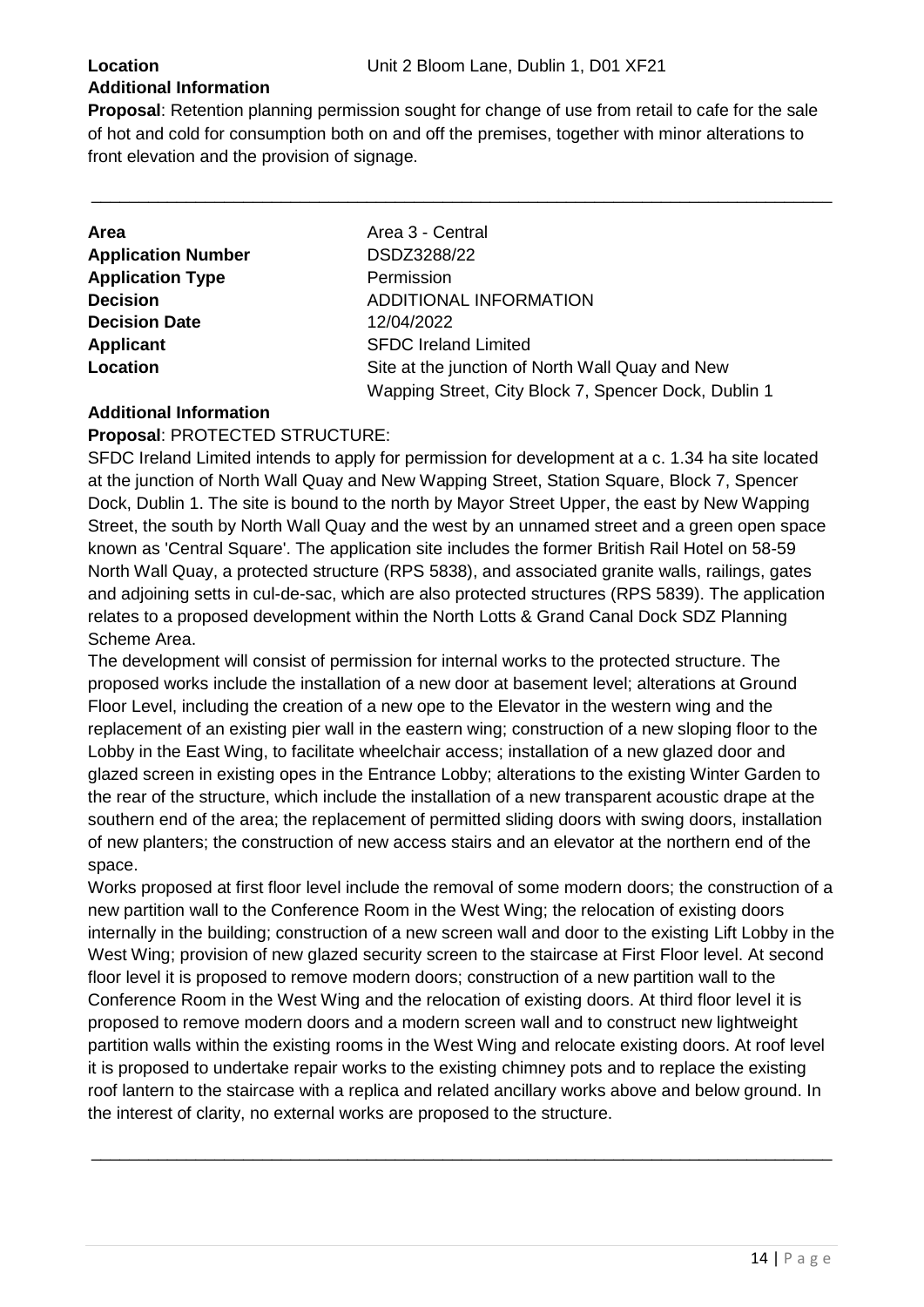#### **Area 3 Appeals Notified**

| Area                      | Area 3 - Central                              |
|---------------------------|-----------------------------------------------|
| <b>Application Number</b> | 3114/22                                       |
| <b>Appeal Type</b>        | Written Evidence                              |
| Applicant                 | Maura and Graham Earley                       |
| Location                  | Site to rear of 11 Cremore Avenue, Dublin 11. |

#### **Additional Information**

**Proposal**: Demolition of existing single storey garage, omission of existing vehicular access from Cremore Road to provide pedestrian access, construction of single storey single person dwelling attached to neighbouring garage and alterations to side boundary railings.

#### **Area 3 Appeals Decided**

\_\_\_\_\_\_\_\_\_\_\_\_\_\_\_\_\_\_\_\_\_\_\_\_\_\_\_\_\_\_\_\_\_\_\_\_\_\_\_\_\_\_\_\_\_\_\_\_\_\_\_\_\_\_\_\_\_\_\_\_\_\_\_\_\_\_\_\_\_\_\_\_\_\_\_\_\_\_

| Area 3 - Central                                      |
|-------------------------------------------------------|
| 3570/20                                               |
| <b>GRANT PERMISSION</b>                               |
| @11/04/2022                                           |
| RSS Developments Ltd, HLB Ryan & Co.                  |
| 3 Henrietta Lane, rear of 3 Henrietta Street Dublin 1 |
| <b>Additional Information Received</b>                |
|                                                       |

**Proposal**: PROTECTED STRUCTURE: Permission for development at lands at 3 Henrietta Lane, Dublin 1. The lands are situated to the rear of and within the curtilage of the protected structure at 3 Henrietta Street, Dublin 1. The development will consist of the construction of a 4 level apartment building, setback from the boundary to 4 Henrietta Lane and accessed from Henrietta Lane. The development sets back to a 3 level building as it faces the rear structure to 3 Henrietta Street. The development will consist of 9no. apartments, comprising of 3no. studio units, 6no. 2-bed units. Ancillary residential functions including bin storage and bicycle storage are accommodated at ground level. The total development area is 734sqm.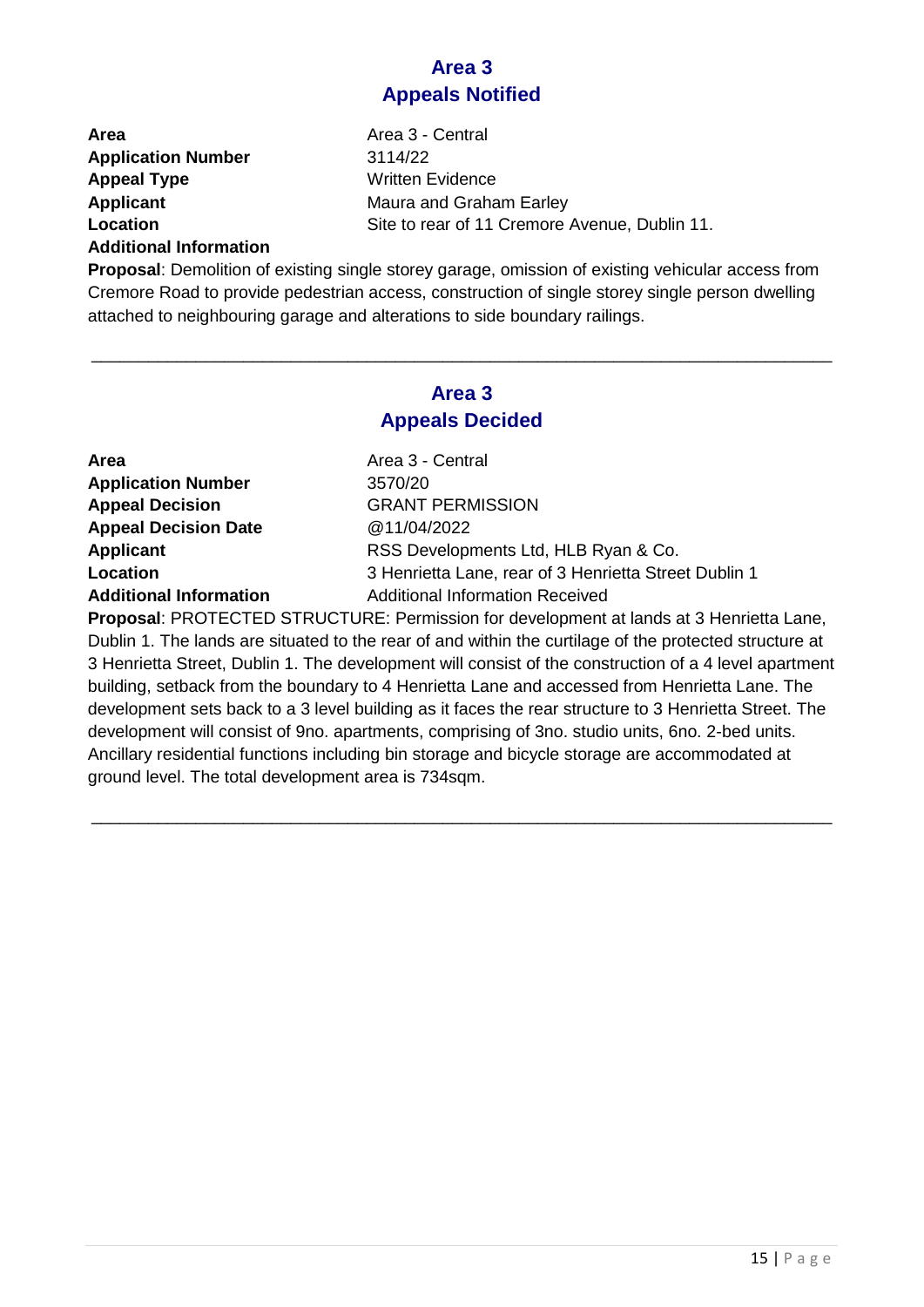

# Dublin City Council

# SOCIAL HOUSING EXEMPTION **CERTIFICATES**

15/22

(11/04/2022-14/04/2022)